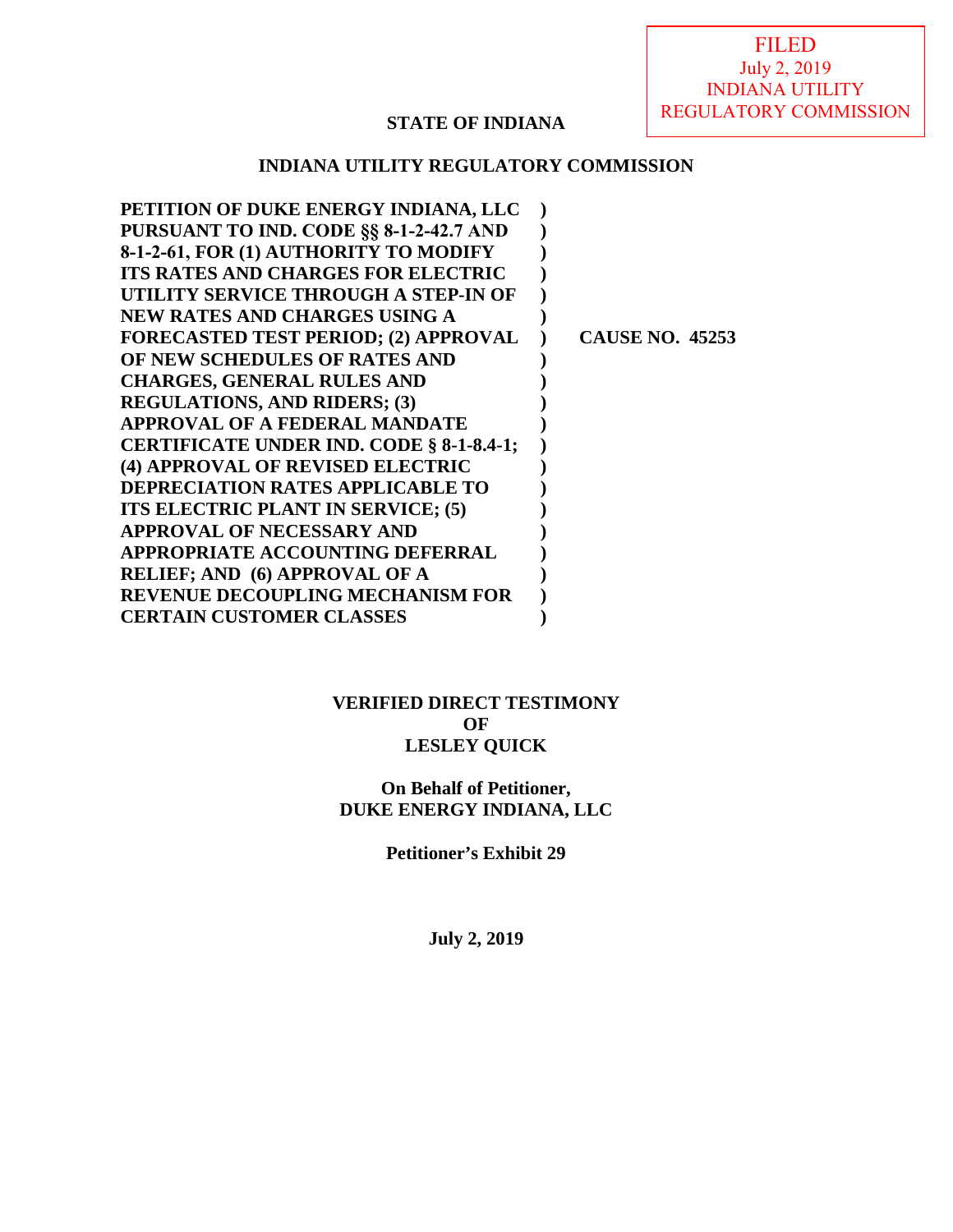# **DIRECT TESTIMONY OF LESLEY G. QUICK VICE PRESIDENT REVENUE SERVICES DUKE ENERGY CAROLINAS, LLC ON BEHALF OF DUKE ENERGY INDIANA, LLC BEFORE THE INDIANA UTILITY REGULATORY COMMISSION**

| $\mathbf{1}$   |    | I. INTRODUCTION                                                                     |
|----------------|----|-------------------------------------------------------------------------------------|
| $\overline{2}$ | Q. | PLEASE STATE YOUR NAME AND BUSINESS ADDRESS.                                        |
| 3              | A. | My name is Lesley G. Quick, and my business address is 400 South Tryon Street,      |
| $\overline{4}$ |    | Charlotte, North Carolina.                                                          |
| 5              | Q. | BY WHOM ARE YOU EMPLOYED AND IN WHAT CAPACITY?                                      |
| 6              | A. | I am employed as Vice President Revenue Services for Duke Energy Carolinas,         |
| 7              |    | LLC, a utility affiliate of Duke Energy Indiana, LLC ("Duke Energy Indiana" or      |
| 8              |    | "Company") and an indirect subsidiary of Duke Energy Corporation ("Duke             |
| 9              |    | Energy").                                                                           |
|                |    |                                                                                     |
| 10             | Q. | PLEASE BRIEFLY DESCRIBE YOUR EDUCATIONAL AND                                        |
| 11             |    | PROFESSIONAL BACKGROUND.                                                            |
| 12             | A. | I obtained a Bachelor's degree in Financial Management from Clemson                 |
| 13             |    | University in 2002. I started with the Company two weeks after graduation and       |
| 14             |    | have remained an employee for the past 17 years. Since 2002, I have worked for      |
| 15             |    | the Company in a variety of roles, each with increasing responsibility, in Finance, |
| 16             |    | Rates and Regulatory Compliance, Corporate Strategy and Customer Solutions          |
| 17             |    | products and services. I assumed my current position in Customer Services in        |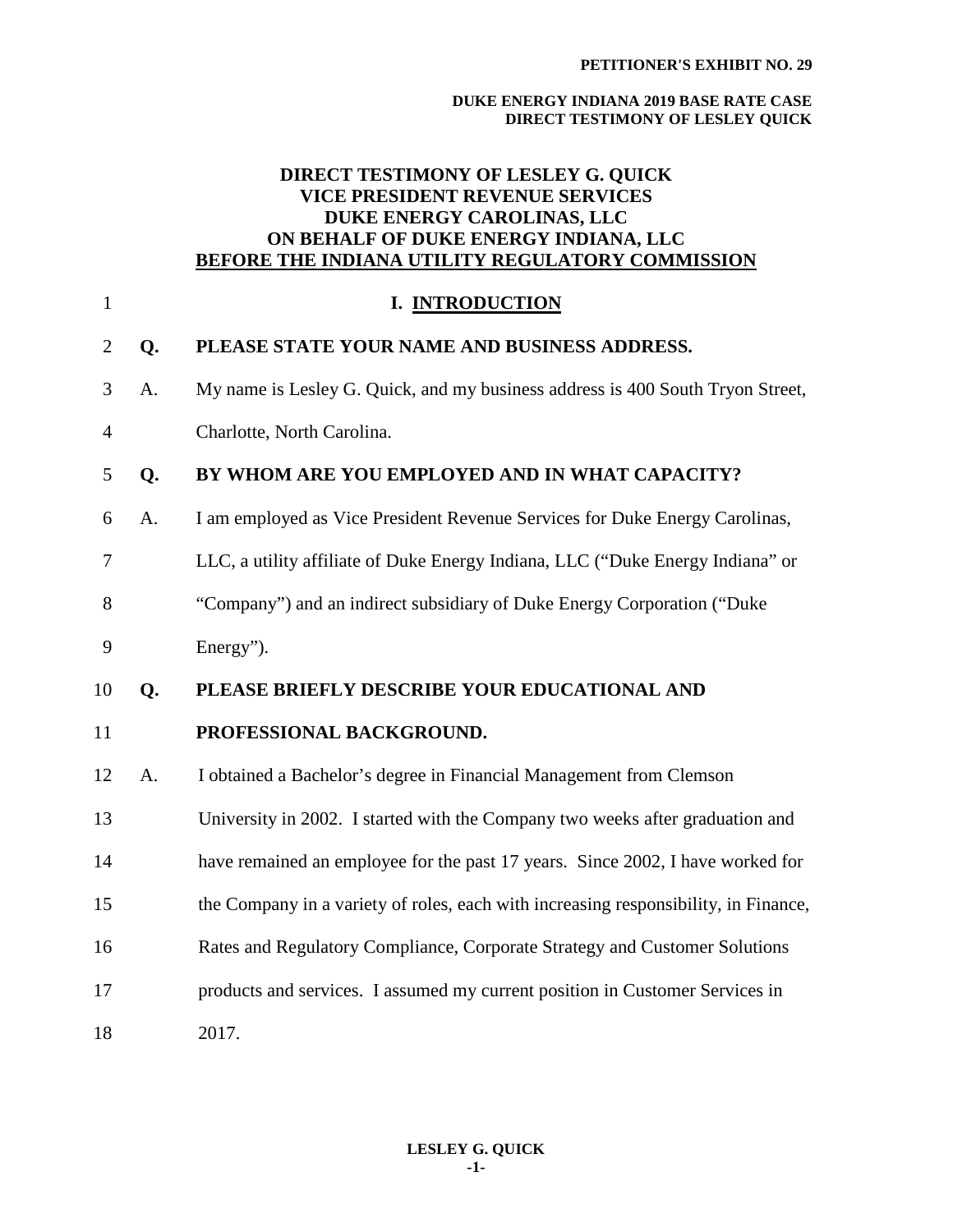#### **PETITIONER'S EXHIBIT 29**

| $\mathbf{1}$   | Q. | PLEASE DESCRIBE YOUR DUTIES AND RESPONSIBILITIES AS VICE                           |
|----------------|----|------------------------------------------------------------------------------------|
| $\overline{2}$ |    | PRESIDENT REVENUE SERVICES.                                                        |
| 3              | A. | I am responsible for developing the strategy, operational plans, business controls |
| $\overline{4}$ |    | and workforce strategy for the Company's billing operations, Advanced Meter        |
| 5              |    | Infrastructure operations, payment processing across multiple channels and credit  |
| 6              |    | and collection processes for approximately 8 million retail electric and gas       |
| 7              |    | customers across six jurisdictions. I am also responsible for the customer         |
| 8              |    | experience across these operations and ensuring appropriate compliance with        |
| 9              |    | regulatory guidelines and policies throughout the critical billing, revenue and    |
| 10             |    | payment streams.                                                                   |
| 11             | Q. | WHAT IS THE PURPOSE OF YOUR TESTIMONY IN THIS                                      |
| 12             |    | PROCEEDING?                                                                        |
| 13             | A. | The purpose of my testimony is to provide an overview of the customer services     |
| 14             |    | provided by the Company and to support the Company's test period customer-         |
| 15             |    | related expenditures. I also describe the Company's customer initiatives, as well  |
| 16             |    | as present the Company's customer-related performance metrics. Additionally,       |
| 17             |    | my direct testimony proposes changes to certain existing customer-related          |
| 18             |    | programs and introduces new programs, providing justifications therefor. I will    |
| 19             |    | also address information I provided as the basis for several adjustments           |
| 20             |    | incorporated into the proposed revenue requirements and supporting the             |
| 21             |    | Company's requests herein.                                                         |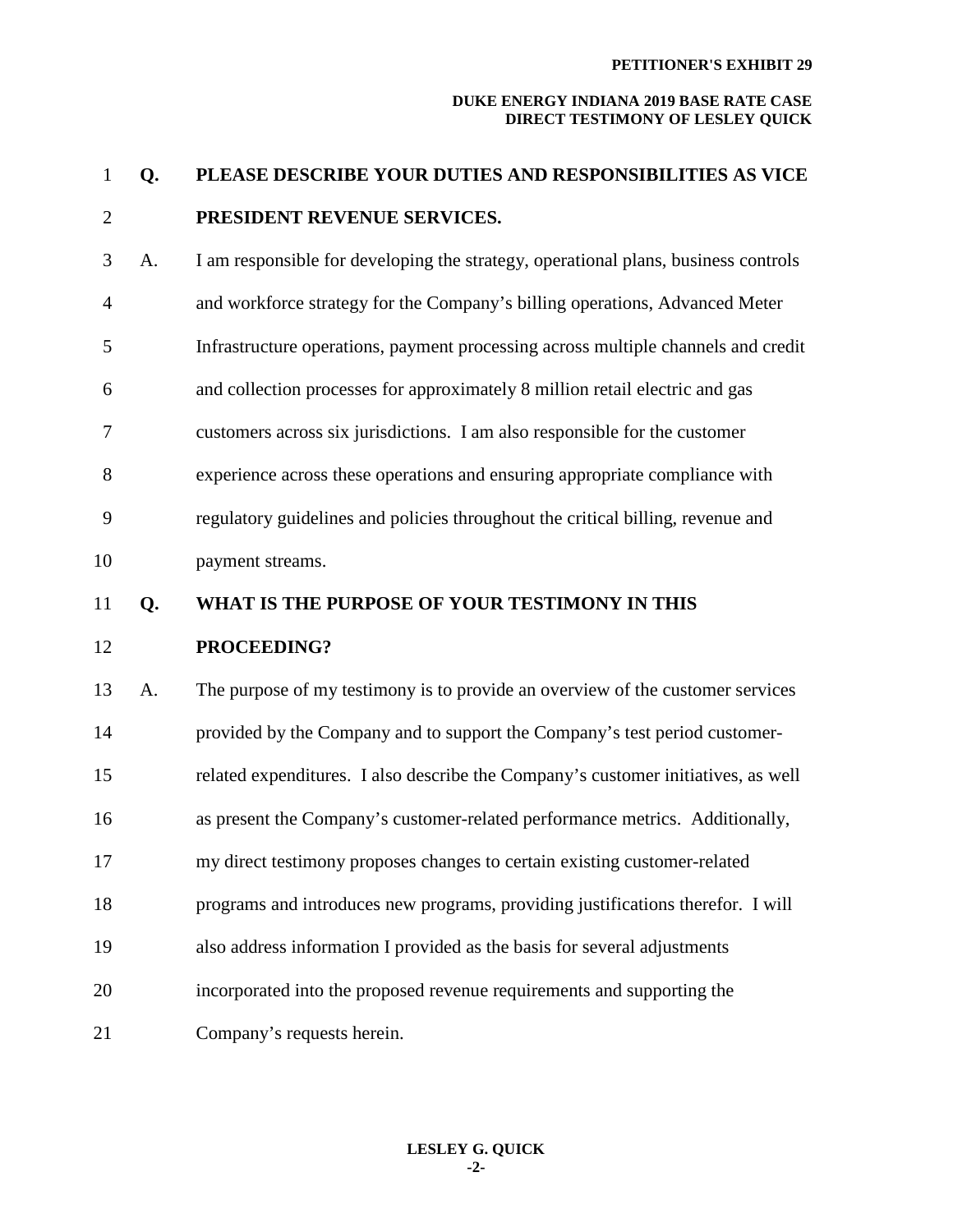| $\mathbf{1}$   |    | <b>II. OVERVIEW OF CUSTOMER SERVICES</b>                                           |
|----------------|----|------------------------------------------------------------------------------------|
| $\overline{2}$ | Q. | HOW DOES THE COMPANY VIEW CUSTOMER SERVICE?                                        |
| 3              | A. | One of the Company's most important missions is to provide excellent customer      |
| $\overline{4}$ |    | service. Customer service is a factor in the policies, programs and decisions that |
| 5              |    | the Company implements.                                                            |
| 6              | Q. | HOW DOES THE COMPANY SEEK TO MEASURE AND IMPROVE                                   |
| $\tau$         |    | <b>EXCELLENCE IN CUSTOMER SERVICE?</b>                                             |
| 8              | A. | The Company tracks several customer performance metrics in order to evaluate       |
| 9              |    | its performance and improve customer service. Specifically, the Company is         |
| 10             |    | using a proprietary survey, CX Monitor, to measure Net Promoter Score ("NPS")      |
| 11             |    | by asking customers to rate 'How likely it is that they will recommend Duke        |
| 12             |    | Energy Indiana to a friend or colleague' on a '0-10' scale. NPS is a metric        |
| 13             |    | utilized by companies across industries to measure customer advocacy.              |
| 14             |    | In addition to measuring customer advocacy, the CX Monitor survey also             |
| 15             |    | measures customer satisfaction with key experiences they have had with Duke        |
| 16             |    | Energy Indiana over the past 12 months, which is reviewable by the Company in      |
| 17             |    | near real-time. Examples of these experiences may be a billing or payment          |
| 18             |    | experience. Customers provide a score for each experience they have had on a '0-   |
| 19             |    | 10' scale and NPS allows for open-ended verbatim comments detailing the            |
| 20             |    | primary reason(s) for their score.                                                 |
| 21             |    | Duke Energy has been using NPS since January 2018, and as of April                 |
| 22             |    | 2019, has already collected responses from more than 410,000 residential electric  |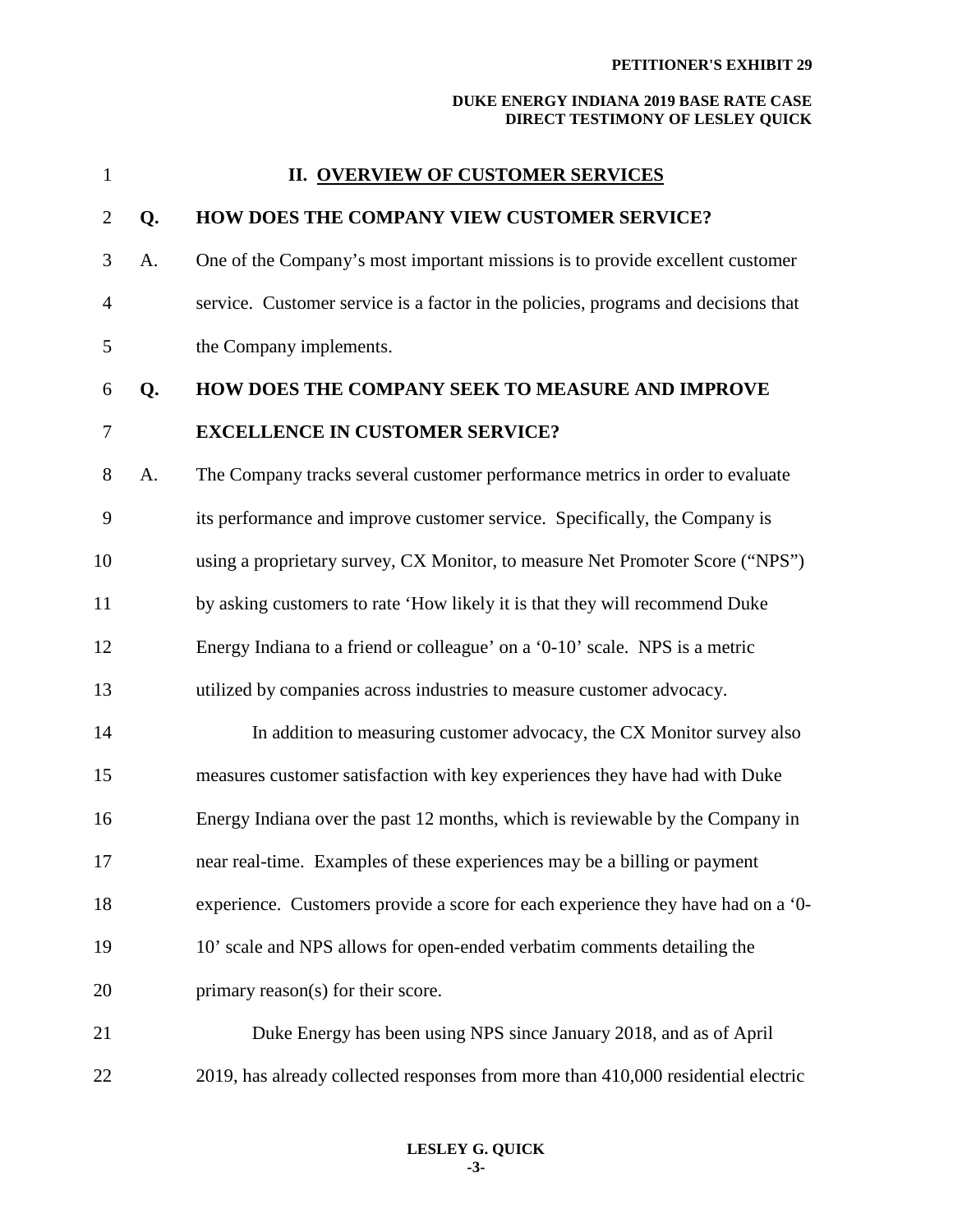| $\mathbf{1}$   |    | customer surveys and over 25,000 small / medium business (SMB) surveys           |
|----------------|----|----------------------------------------------------------------------------------|
| $\overline{2}$ |    | enterprise-wide. Duke Energy Indiana has been able to leverage the data to       |
| 3              |    | generate insights, which have helped it prioritize investments to drive customer |
| 4              |    | satisfaction. The Company also has implemented Fastrack 2.0, a proprietary post- |
| 5              |    | transaction measurement program. Fastrack 2.0 measures the quality of            |
| 6              |    | interactions customers have with the Company, helping the evaluation of its      |
| 7              |    | customer performance.                                                            |
| 8              | Q. | DOES THE COMPANY STILL REVIEW J.D. POWER RESULTS?                                |
| 9              | A. | Yes, the Company still examines performance in J.D. Power as a relative          |
| 10             |    | benchmark against peer utilities. The Company ranked in the 2nd Quartile in J.D. |
| 11             |    | Power in 2015 and 2016, ranked in the top quartile in 2017, was again in the 2nd |
| 12             |    | quartile in 2018 and is in the top quartile in the 2019 J.D. Power Wave 1 study. |
| 13             |    | Duke Energy Indiana has been recognized as one of the biggest movers in J.D.     |
| 14             |    | Power results in 2019. The results improved from a 731 in 2018 to a 746 in 2019  |
| 15             |    | - a 15-point jump year-to-year. In addition to the overall score, Duke Energy    |
| 16             |    | Indiana was top quartile in 5 of 6 components.                                   |
| 17             |    | The Company values the granularity of the data provided by these surveys,        |
| 18             |    | which allows for timely customer service improvements.                           |
| 19             |    | III. TEST PERIOD CUSTOMER-RELATED EXPENDITURES (O&M)                             |
| 20             | Q. | WHAT LEVEL OF CUSTOMER ACCOUNTS, CUSTOMER SERVICE                                |
| 21             |    | AND INFORMATIONAL, AND SALES O&M EXPENSES ARE                                    |
| 22             |    | <b>REFLECTED IN DUKE ENERGY INDIANA'S 2020 FORECAST?</b>                         |
|                |    |                                                                                  |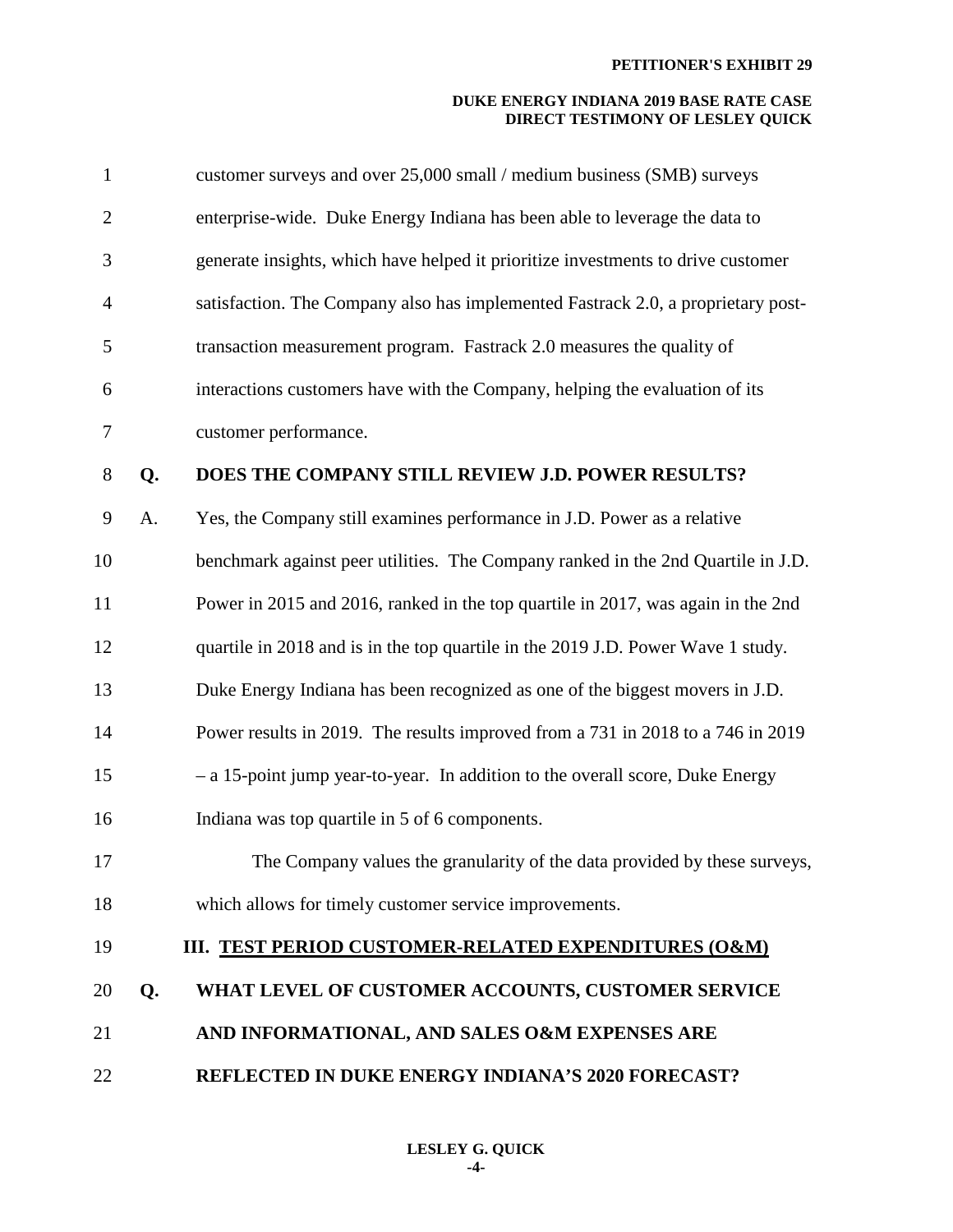| 1              | A. | Duke Energy Indiana's 2020 Customer Accounts, Customer Service and          |
|----------------|----|-----------------------------------------------------------------------------|
| 2              |    | Informational, and Sales O&M Forecast is \$35 million.                      |
| 3              | Q. | <b>HOW DOES THE 2020 CUSTOMER ACCOUNTS, CUSTOMER</b>                        |
| $\overline{4}$ |    | SERVICE AND INFORMATIONAL, AND SALES O&M FORECAST                           |
| 5              |    | <b>COMPARE TO THE 2019 BUDGET AND THE 2018 ACTUAL</b>                       |
| 6              |    | <b>EXPENDITURES?</b>                                                        |
| 7              | A. | A comparison of the Forecasted 2020 Customer Accounts, Customer Service and |
| 8              |    | Informational and Sales O&M expenses to the 2019 Budget and 2018 Actual     |
| 9              |    | Customer Accounts, Customer Service and Informational and Sales O&M         |
| 10             |    | expenses is shown in the table below.                                       |
|                |    |                                                                             |

# 11 **Table 1:**

| $$$ in Millions                                                         | 2018<br>Actual | 2019<br><b>Budget</b> | 2020<br>Forecast |
|-------------------------------------------------------------------------|----------------|-----------------------|------------------|
| Customer Accounts, Customer Service and Informational, and<br>Sales O&M | \$40           | \$33                  | \$35             |
| Increase / (Decrease)                                                   |                | (57)                  | \$2              |

# 12 **Q. PLEASE DESCRIBE THE MAJOR CHANGES BETWEEN THE 2018**

# 13 **ACTUAL, 2019 BUDGET AND 2020 FORECASTED CUSTOMER**

# 14 **ACCOUNTS, CUSTOMER SERVICE AND INFORMATIONAL AND**

# 15 **SALES O&M EXPENDITURES, INCLUDING ANY MAJOR**

# 16 **ASSUMPTIONS UTILIZED TO ARRIVE AT THE 2020 FORECAST.**

# 17 A. The \$7 million decrease in the 2019 budget primarily reflects a change in the

18 account used in the 2019 budget for meter reading expenses. The \$2 million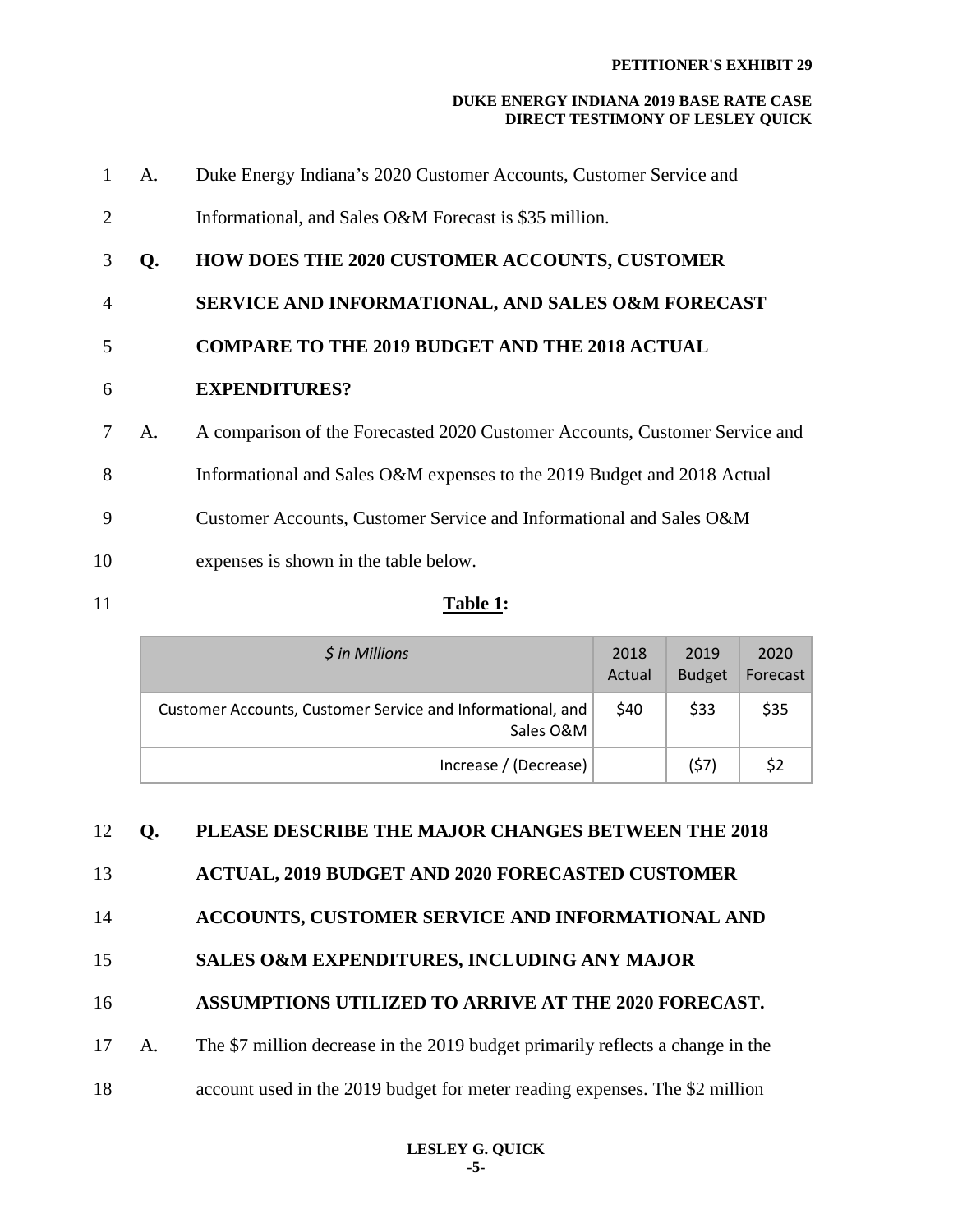| $\mathbf{1}$   |    | increase in the 2020 forecast is due primarily to forecasted increases in labor |
|----------------|----|---------------------------------------------------------------------------------|
| $\overline{2}$ |    | inflation and postage.                                                          |
| 3              | Q. | DID YOU PROVIDE THE 2020 CUSTOMER ACCOUNTS, CUSTOMER                            |
| $\overline{4}$ |    | <b>SERVICE AND INFORMATIONAL AND SALES O&amp;M EXPENSES</b>                     |
| 5              |    | REFLECTED ABOVE, TO WITNESS MR. CHRISTOPHER M. JACOBI                           |
| 6              |    | FOR INCLUSION IN THE DUKE ENERGY INDIANA FORECASTED                             |
| 7              |    | <b>TEST PERIOD PROPOSED IN THIS CASE?</b>                                       |
| 8              | A. | Yes.                                                                            |
| 9              |    | IV. CUSTOMER PERFORMANCE METRICS                                                |
| 10             | Q. | YOU PREVIOUSLY MENTIONED THAT THE COMPANY TRACKS A                              |
| 11             |    | NUMBER OF METRICS IN ORDER TO MEASURE THE COMPANY'S                             |
| 12             |    | PERFORMANCE. CAN YOU PLEASE PROVIDE ADDITIONAL                                  |
| 13             |    | <b>DETAIL ON THESE METRICS?</b>                                                 |
| 14             | A. | Yes. These customer performance metrics include monitoring Commission           |
| 15             |    | complaints, customer satisfaction data, and customer contact center records.    |
| 16             | Q. | DESCRIBE THE COMPANY'S MONITORING OF COMMISSION                                 |
| 17             |    | <b>COMPLAINTS.</b>                                                              |
| 18             | A. | The Company maintains a record of customer complaint data, including monthly    |
| 19             |    | and yearly data on the number of customer complaints and the manner in which    |
| 20             |    | such complaints are lodged. One critical metric the Company tracks is the       |
| 21             |    | number of complaints filed with the Commission. From 2016 through the first     |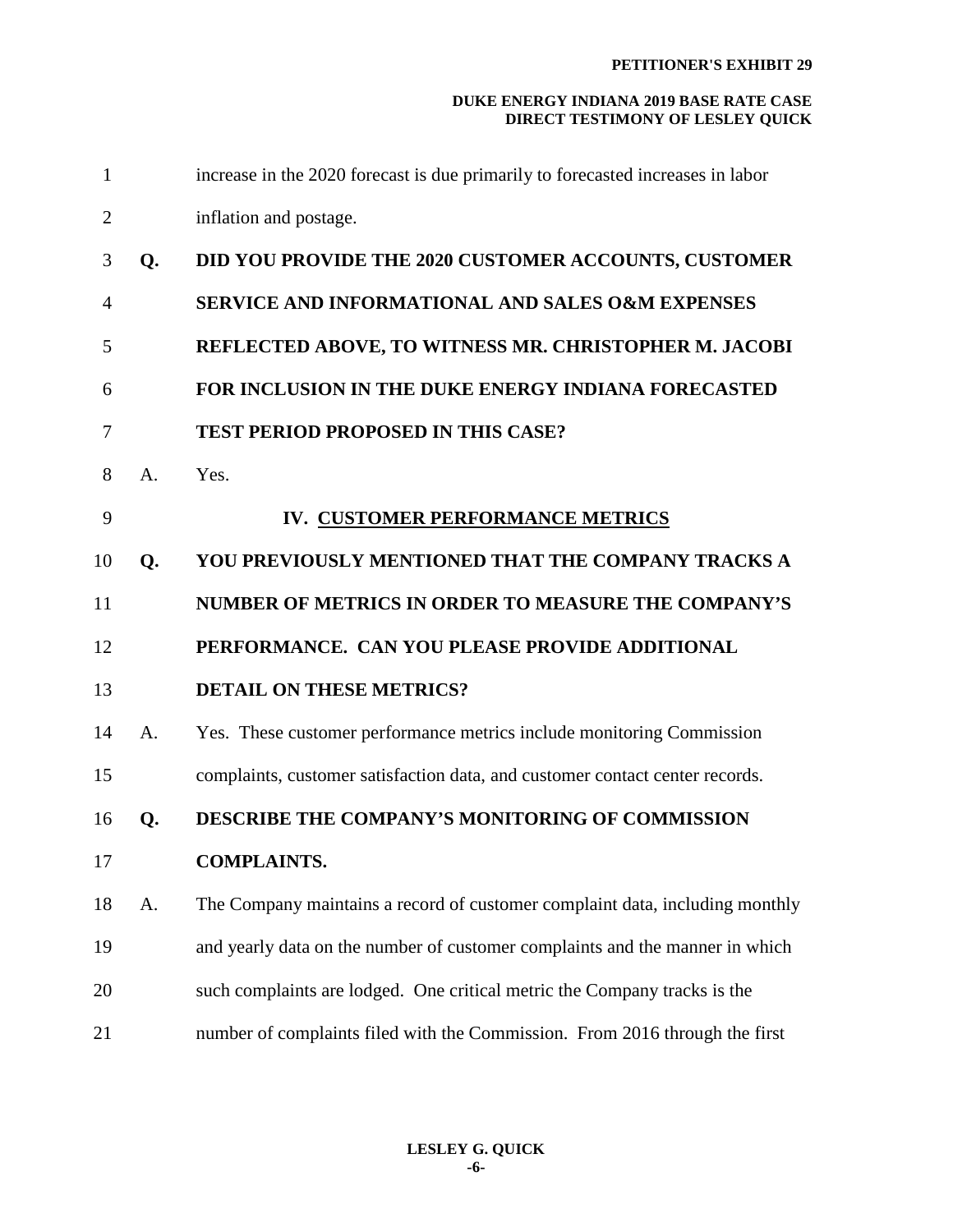| $\mathbf{1}$   |    | four months of 2019, the rate of complaints before the Commission have been       |                                                                      |             |             |                |  |  |
|----------------|----|-----------------------------------------------------------------------------------|----------------------------------------------------------------------|-------------|-------------|----------------|--|--|
| $\overline{2}$ |    | relatively steady, except for an increase in 2017.                                |                                                                      |             |             |                |  |  |
| 3              |    | Table 2:                                                                          |                                                                      |             |             |                |  |  |
|                |    | <b>Complaint</b>                                                                  |                                                                      |             |             | 2019           |  |  |
|                |    | <b>Source</b><br><b>IURC</b>                                                      | 2016<br>263                                                          | 2017<br>579 | 2018<br>294 | (April)<br>110 |  |  |
| 4              | Q. | WHY WAS THERE AN INCREASE IN 2017?                                                |                                                                      |             |             |                |  |  |
| 5              | A. | 2017 was an anomaly in terms of customer complaints for several reasons. First,   |                                                                      |             |             |                |  |  |
| 6              |    | in the latter half of 2016, the Company initiated its AMI deployment in Terre     |                                                                      |             |             |                |  |  |
| 7              |    | Haute. Additionally, in December 2016, the Company dismissed a meter reader       |                                                                      |             |             |                |  |  |
|                |    |                                                                                   |                                                                      |             |             |                |  |  |
| 8              |    | in the Greencastle area, due to meter reading inaccuracy. An amplifying factor    |                                                                      |             |             |                |  |  |
| 9              |    |                                                                                   | was that December 2016 was unusually cold, with monthly temperatures |             |             |                |  |  |
| 10             |    | approximately 61% colder than November 2016, and 25% colder than December         |                                                                      |             |             |                |  |  |
| 11             |    | 2015. As a result of these combined factors, customers experienced higher bills,  |                                                                      |             |             |                |  |  |
| 12             |    | and more complaints were filed with the Commission.                               |                                                                      |             |             |                |  |  |
| 13             | Q. | WHAT DID THE COMPANY DO IN REACTION TO THESE                                      |                                                                      |             |             |                |  |  |
| 14             |    | <b>OCCURRENCES?</b>                                                               |                                                                      |             |             |                |  |  |
| 15             | А. | After the Company realized the issue, it took immediate actions. For example, the |                                                                      |             |             |                |  |  |
| 16             |    | Company suspended disconnect for nonpayment for affected customers, waived        |                                                                      |             |             |                |  |  |
| 17             |    | late payment fees from December 28, 2016 through March 31, 2017, mobilized a      |                                                                      |             |             |                |  |  |
| 18             |    | local in-person customer care center in February 2017, offered extended deferred  |                                                                      |             |             |                |  |  |
| 19             |    | payment arrangements, and utilized an independent third party to perform meter    |                                                                      |             |             |                |  |  |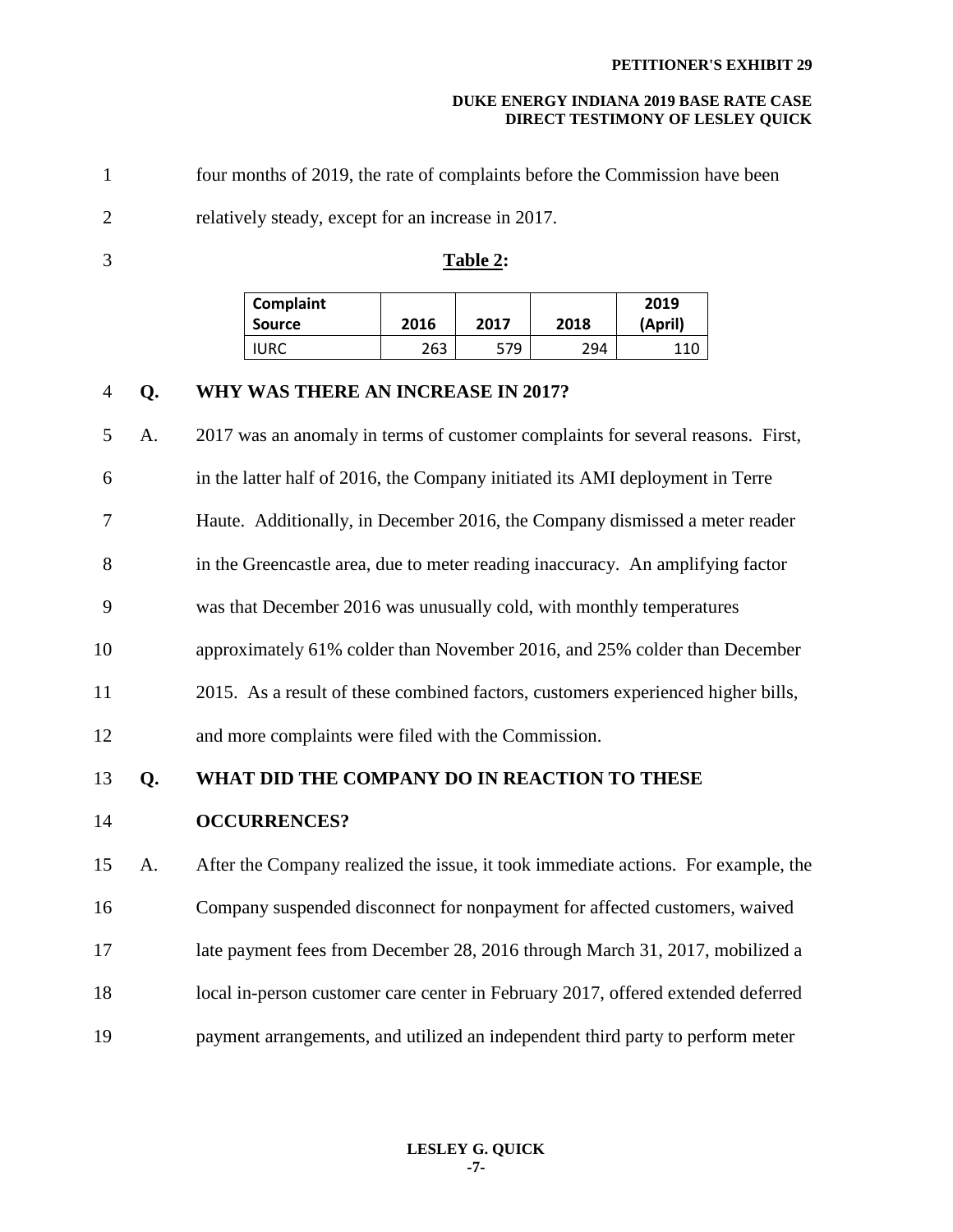#### **PETITIONER'S EXHIBIT 29**

| $\mathbf{1}$   |    | testing. The Company also engaged the Commission and explained the issue and         |
|----------------|----|--------------------------------------------------------------------------------------|
| $\overline{2}$ |    | reviewed lessons the Company learned.                                                |
| 3              |    | Importantly, the Company also created a program where we could better                |
| $\overline{4}$ |    | identify when misreads occur to proactively correct the issue before a customer      |
| 5              |    | receives the bill. The pre-bill analytics tool takes degree day weather data and     |
| 6              |    | meter usage history to determine how the weather impacts that specific meter.        |
| 7              |    | The correlation between that data allows us to use the degree day weather data to    |
| 8              |    | accurately predict the usage for a manually read meter. If the usage amount is       |
| 9              |    | outside of the threshold of that estimate then that meter is reviewed by a Revenue   |
| 10             |    | Services Representative before a bill is generated to identify potential misreads to |
| 11             |    | avoid an incorrect bill from being sent to the customer.                             |
| 12             | Q. | HOW HAS THE COMPANY'S CUSTOMER SERVICE IMPROVED AS A                                 |
| 13             |    | <b>RESULT OF THE OCCURRENCE?</b>                                                     |
| 14             | A. | These lessons included a higher attention to emerging problems, improved             |
| 15             |    | customer communications, and enhanced performance monitoring. Overall, while         |
| 16             |    | the Company acknowledged a customer issue, the Company has applied the               |
| 17             |    | lessons learned to implement successful change and improvements that will            |
| 18             |    | benefit customers system-wide. As a result, the remainder of the AMI roll-out,       |
| 19             |    | expected to conclude in 2019, has not resulted in an increased level of complaints.  |
| 20             | Q. | IS THERE ANYTHING ELSE WITH REGARD TO CUSTOMER                                       |
| 21             |    | <b>COMPLAINTS THAT YOU WOULD LIKE TO EMPHASIZE?</b>                                  |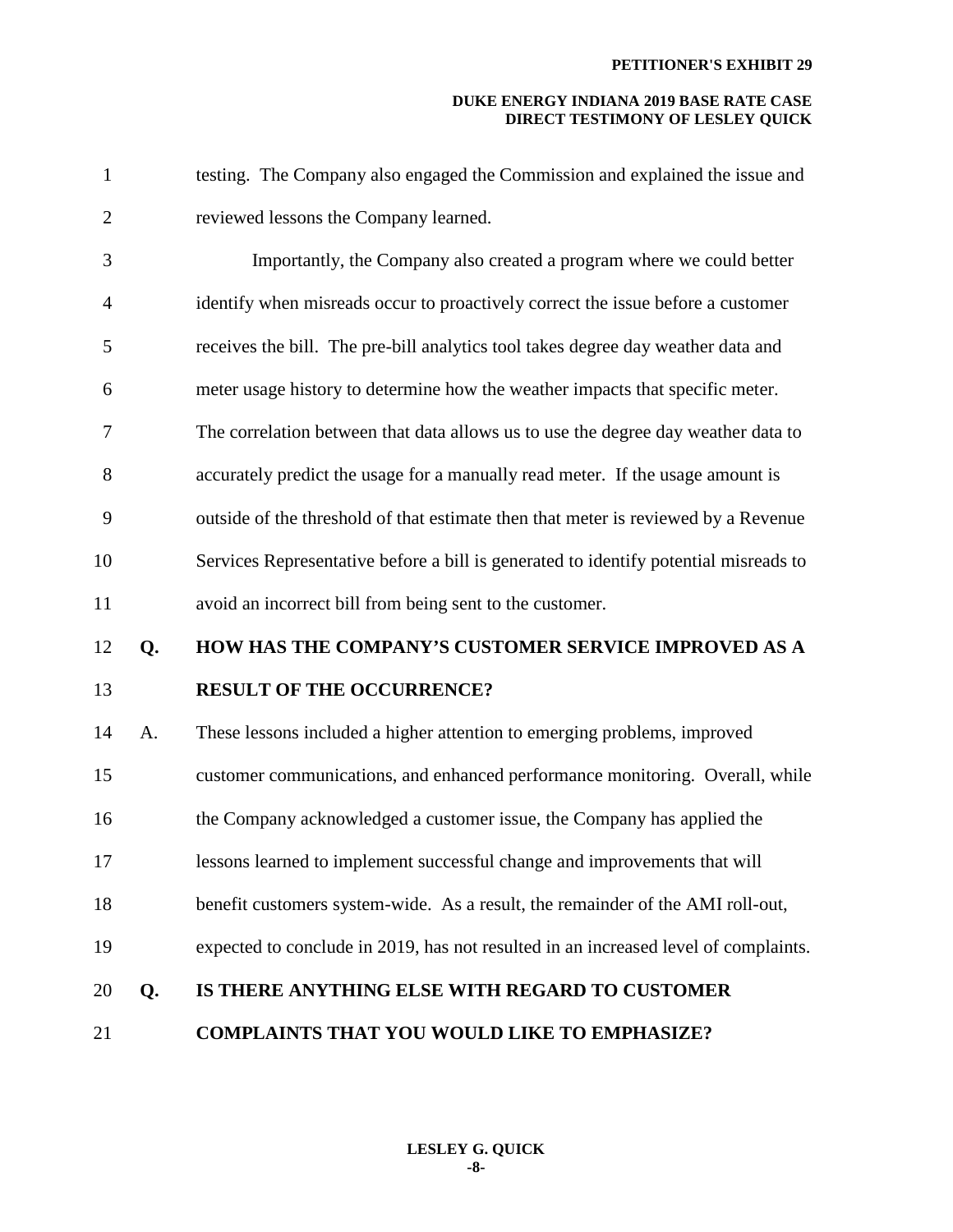| $\mathbf{1}$   | A. | Yes. The Company's customers can voice complaints in a number of different          |
|----------------|----|-------------------------------------------------------------------------------------|
| $\overline{2}$ |    | ways, a few of which I would like to address. Hot Alerts, which are an aspect of    |
| 3              |    | the Fastrack 2.0 program I described earlier, serve as a way for the Company to     |
| $\overline{4}$ |    | be apprised of complaints with a high priority. A Hot Alert is an internal referral |
| 5              |    | for customer service follow-up, in which a member of the Company's customer         |
| 6              |    | service staff directly contacts the customer to ensure a satisfactory resolution to |
| 7              |    | the customer's issue. A Hot Alert is triggered by the customer asking to speak      |
| 8              |    | with the Company's personnel, indicating unhappiness with a service experience,     |
| 9              |    | or from a software review of the customer's words which may indicate frustration    |
| 10             |    | or a poor experience. Hot Alerts have been trending down from 379 in 2017, to       |
| 11             |    | 294 in 2018, to just 42 in the first four months of 2019.                           |
| 12             |    | The I Can Help system allows customers to raise issues and inquiries                |
| 13             |    | directly with Company employees, and employees can then report these issues on      |
| 14             |    | a mobile app. As such, the I Can Help tool allows employees to immediately          |
| 15             |    | begin the process of resolving a problem, as well as track resolution of these      |
| 16             |    | issues. As demonstrated in the chart below, the utilization of the I Can Help       |
| 17             |    | program by Company employees has been trending upwards. Overall, the                |
| 18             |    | Company provides an array of options for customers to report issues, and the        |
| 19             |    | Company's history reflects seriousness in addressing complaints and inquiries,      |
| 20             |    | either formal or informal. Duke Energy Indiana is continuous in its efforts to      |
| 21             |    | improve and maintain a high level of customer service.                              |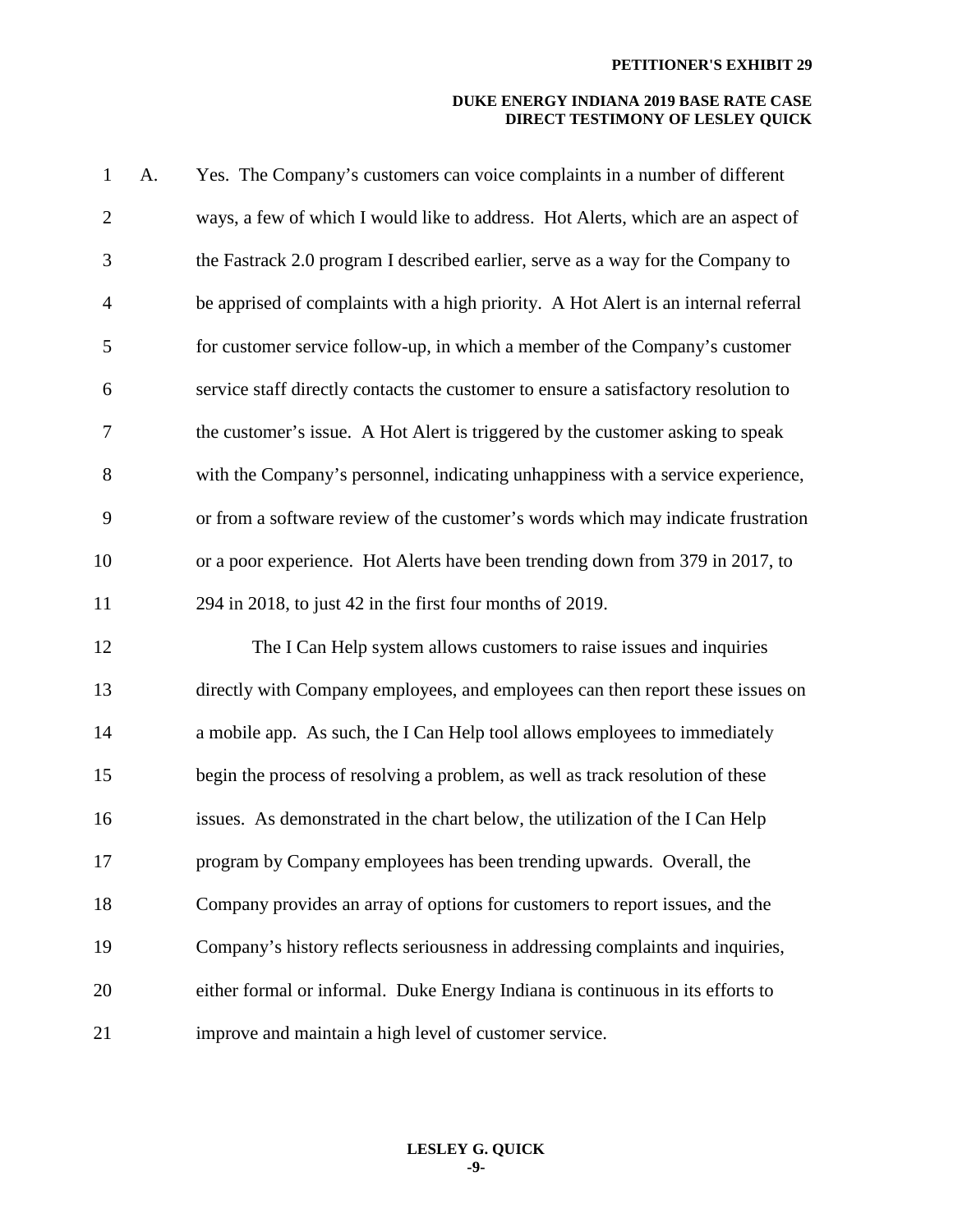#### 1 **Table 3:**

|            | 2016 | 2017 | 2018 | 2019<br>(April) |
|------------|------|------|------|-----------------|
| I Can Help | 88   | 135  | 74   |                 |

### 2 **Q. ARE THERE ANY OTHER METRICS THE COMPANY USES TO**

## 3 **TRACK CUSTOMER PERFORMANCE?**

4 A. Yes. A key driver of satisfaction in Indiana is the outage restoration experience. 5 The testimony of Duke Energy Indiana witness Ms. Cicely Hart discusses how 6 our outage satisfaction has increased over time.

# 7 **Q. HOW DOES THE COMPANY UTILIZE CUSTOMER CARE CENTERS,**

## 8 **ITS CALL CENTER OPERATION?**

9 A. Duke Energy has two Customer Care Centers in the Midwest to support our 10 Indiana, Ohio and Kentucky customers, and four additional Duke Energy and four 11 vendor customer call centers throughout the Duke Energy enterprise. The 12 customer care representatives are cross-trained so that when needed they can 13 assist in all Duke Energy jurisdictions. The two Midwest Customer Care Centers 14 are located at 1000 East Main Street, Plainfield Indiana and 139 East Fourth 15 Street, Cincinnati Ohio 45201. Both Centers are open from 7:00 am to 7:00 pm 16 Monday through Friday for normal business. We also utilize vendor call centers 17 in Alabama and Atlanta to supplement our Midwest Customer Care Centers. 18 The Duke Energy Social Media Customer Care program operates Monday 19 through Friday from 8:00 am to 5:00 pm assisting customers on Facebook, 20 Twitter, LinkedIn, and Instagram. Utilizing resources from the Consumer Affairs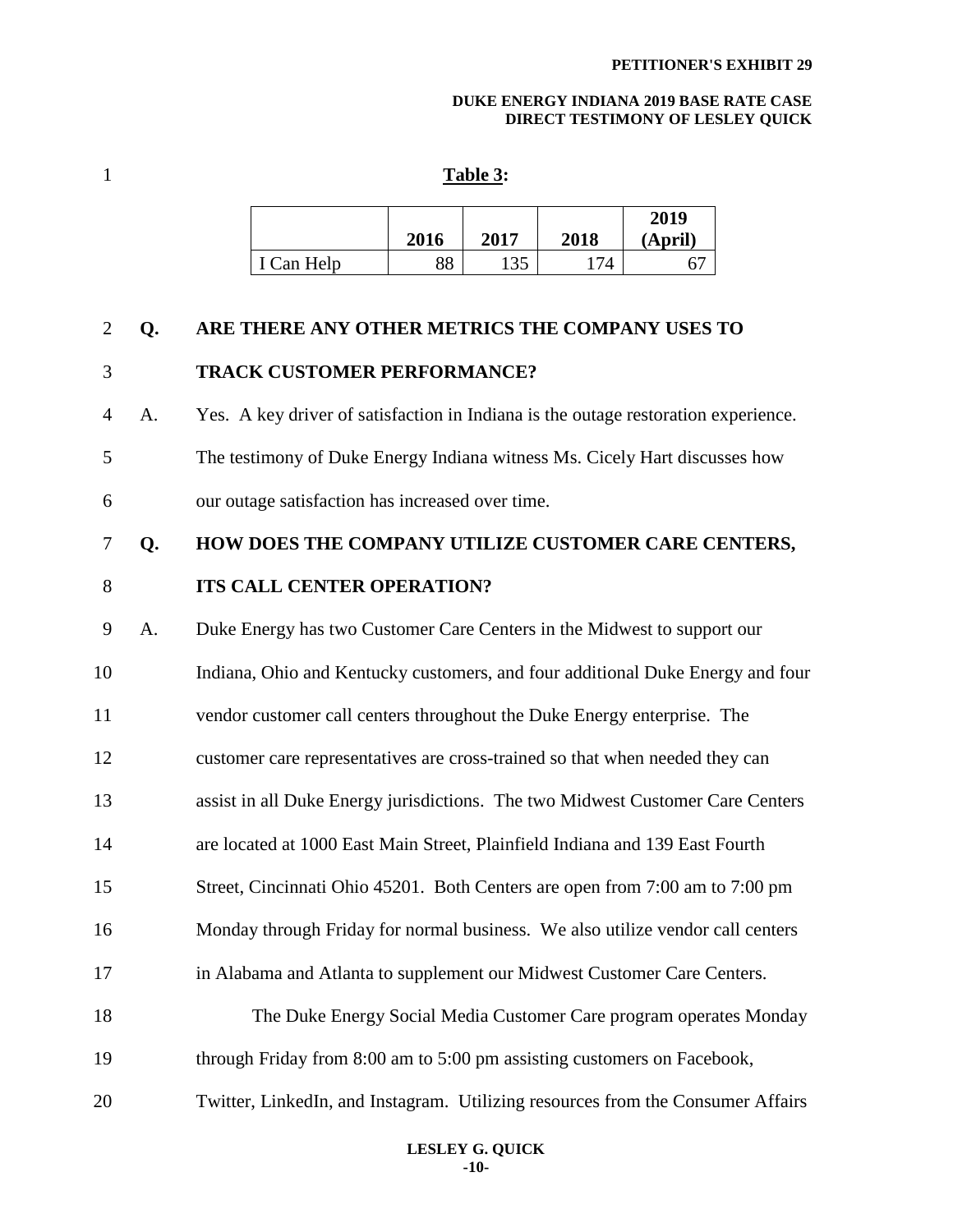| $\mathbf{1}$   |    | organization, employees assist customers in a private, one to one conversation     |
|----------------|----|------------------------------------------------------------------------------------|
| $\mathbf{2}$   |    | using Messenger to address any questions or issues that they may be having.        |
| 3              | Q. | CAN YOU DESCRIBE THE EFFECTIVENESS OF THE COMPANY'S                                |
| $\overline{4}$ |    | <b>MOBILE APP?</b>                                                                 |
| 5              | A. | Recently, the Company has made available a free mobile app for customers to        |
| 6              |    | use. The mobile app allows residential and small business customers to easily      |
| 7              |    | manage their account from anywhere. The app was developed based on                 |
| 8              |    | customers' most requested features - customers can: view and pay their bill, use   |
| 9              |    | the app to set reminders, schedule automatic payments, view their billing history, |
| 10             |    | report an outage and receive restoration updates, monitor their energy use over    |
| 11             |    | time so they can better manage it, and receive personalized offers that help them  |
| 12             |    | save energy. The app uses the same log-in as a customer's current account and      |
| 13             |    | has an option to use fingerprint or facial recognition for a fast, secure sign-in. |
| 14             |    | V. CUSTOMER INITIATIVES                                                            |
| 15             | Q. | WHAT EFFORTS HAS THE COMPANY SOUGHT TO EXPAND ITS                                  |
| 16             |    | <b>CUSTOMER INITIATIVES?</b>                                                       |
| 17             | A. | The Company has been working to implement enhancements to Speedpay (Duke           |
| 18             |    | Energy's third party payment processor) that will permit additional payment        |
| 19             |    | options such as Text to Pay and Apple Pay. Additionally, the Company is close      |
| 20             |    | to deploying enhancements to our Business Paperless Billing platform. The          |
| 21             |    | program is a service that makes it quicker, easier and more convenient for the     |
| 22             |    | Company's business customers to receive electronic bills and pay them online.      |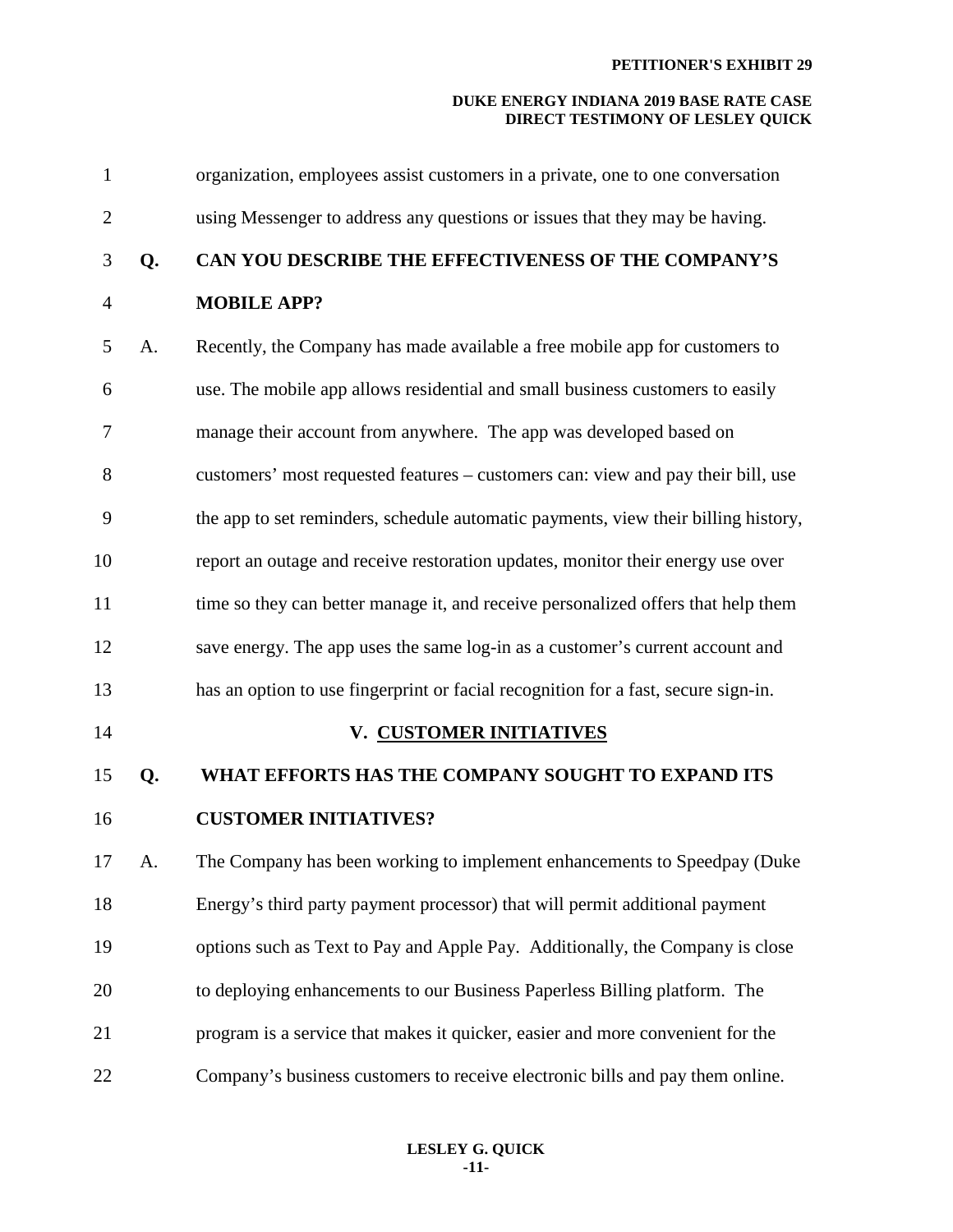| $\mathbf{1}$   |    | This program allows for quick and real-time information regarding all Company   |
|----------------|----|---------------------------------------------------------------------------------|
| $\overline{2}$ |    | accounts, as well as faster account load times for customers with more than 50  |
| 3              |    | accounts. The program also allows access to real-time payment and posting,      |
| $\overline{4}$ |    | which includes customizable and flexible payment options, as well as enhanced   |
| 5              |    | navigation.                                                                     |
| 6              |    | The Company is in the process of replacing the existing interactive voice       |
| 7              |    | response ("IVR") system. The current customer IVR relies on touch-tone to       |
| 8              |    | navigate and is heavily reliant on lengthy menu structures. The Company will    |
| 9              |    | replace the IVR with one that maximizes the use of natural language and speech  |
| 10             |    | recognition to greatly improve the customer experience while also improving IVR |
| 11             |    | performance and reporting/analytics.                                            |
| 12<br>13       |    | VI. PROPOSED NEW PROGRAMS AND CHANGES<br><b>TO EXISTING PROGRAMS</b>            |
| 14             | Q. | IS THE COMPANY PROPOSING ANY NEW CUSTOMER-RELATED                               |
| 15             |    | PROGRAMS OR CHANGES TO EXISTING PROGRAMS?                                       |
| 16             | A. | Yes. The Company proposes to change its credit and debit card fees program and  |
| 17             |    | customer deposits program. The Company also seeks authority to institute a new  |
| 18             |    | charge with respect to tamper penalty fees. I will also address the Company's   |
| 19             |    | proposal with respect to the disconnection program without the necessity of an  |
| 20             |    | on-premises visit, but instead enhanced communications through calls and texts. |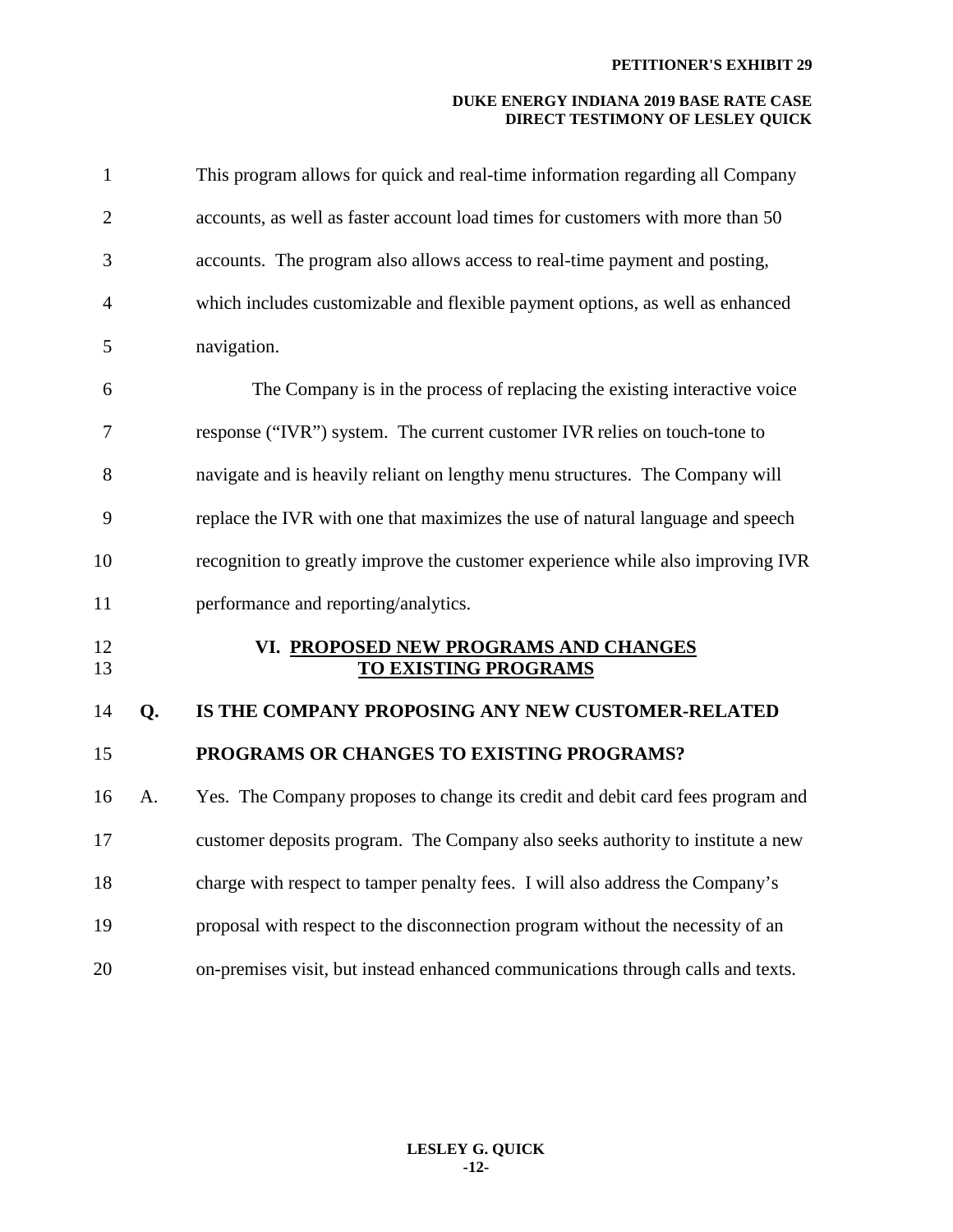#### **PETITIONER'S EXHIBIT 29**

| $\mathbf{1}$<br>$\overline{2}$ |    | A. Credit Card, Debit Card and Electronic Check<br><b>Fee-Free Payment Program</b>  |
|--------------------------------|----|-------------------------------------------------------------------------------------|
| 3                              | Q. | WHAT CHANGES IS THE COMPANY PROPOSING WITH RESPECT                                  |
| 4                              |    | TO ITS CREDIT CARD, DEBIT CARD AND ELECTRONIC CHECK                                 |
| 5                              |    | <b>FEES?</b>                                                                        |
| 6                              | A. | The Company is proposing to offer a fee-free payment option for residential         |
| 7                              |    | customers who use credit cards, debit cards and electronic check, to pay their      |
| 8                              |    | electric bills ("fee-free payment"). In order to offer the fee-free payment option, |
| 9                              |    | the Company proposes to eliminate the convenience fees associated with these        |
| 10                             |    | forms of customer payments and instead recover these costs as part of its cost of   |
| 11                             |    | service, similar how we do for other payment options.                               |
| 12                             | Q. | PLEASE EXPLAIN HOW THE COMPANY CURRENTLY ACCEPTS                                    |
| 13                             |    | PAYMENTS FROM ITS RESIDENTIAL CUSTOMERS.                                            |
| 14                             | A. | Currently, the Company accepts residential customer payments through check,         |
| 15                             |    | money order, cash, and automated bank drafts (ACH). The Company also offers         |
| 16                             |    | residential customers the ability to pay by credit card, debit card or electronic   |
| 17                             |    | check. Residential customers using a credit, debit, or one-time electronic check    |
| 18                             |    | via the Company's website, mobile site, phone or IVR are subject to a \$1.50        |
| 19                             |    | convenience fee, which is paid directly to a third-party vendor, Speedpay.          |
| 20                             | Q. | HOW ARE THE COSTS ASSOCIATED WITH THESE FORMS OF                                    |
| 21                             |    | <b>PAYMENT RECOVERED?</b>                                                           |
| 22                             | A. | The costs for the Company to offer the cash, check, money order and automated       |
| 23                             |    | bank drafts (ACH) payment methods are built into the cost of service and paid for   |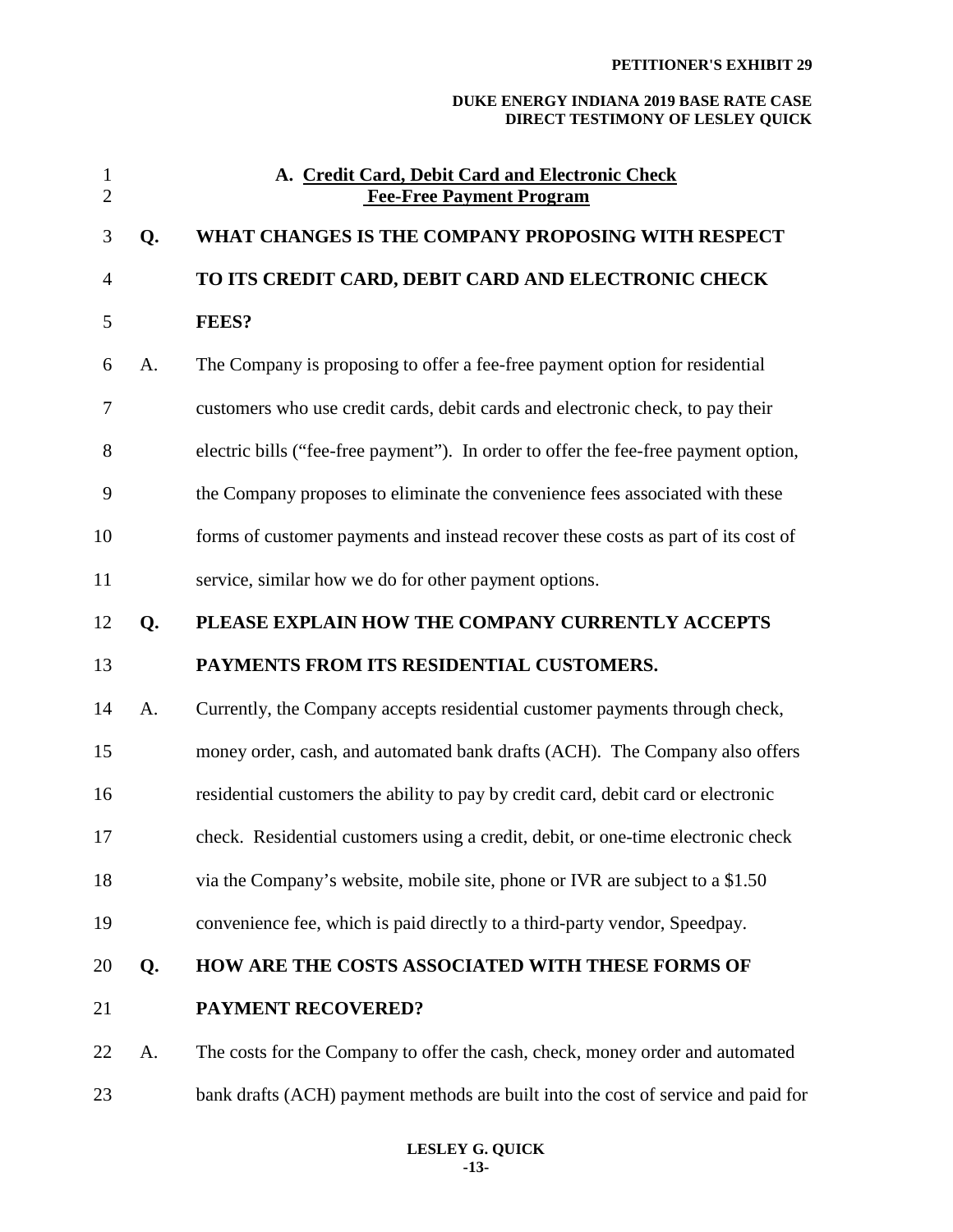| $\mathbf{1}$   |    | by all customers and are not recovered exclusively from those specific customers           |
|----------------|----|--------------------------------------------------------------------------------------------|
| $\overline{2}$ |    | that use these methods of payment. The convenience fees associated with credit,            |
| 3              |    | debit and one-time electronic check payments are collected by Speedpay directly            |
| $\overline{4}$ |    | from the customer at the time of transaction.                                              |
| 5              | Q. | DOES THE COMPANY RECEIVE ANY PORTION OF THE                                                |
| 6              |    | <b>CONVENIENCE FEES?</b>                                                                   |
| 7              | A. | No, the Company does not receive any portion of the convenience fees.                      |
| 8              | Q. | HOW IS THE COMPANY PROPOSING TO MODIFY THE CURRENT                                         |
| 9              |    | METHODS OF PAYMENT AND ANY ASSOCIATED FEES?                                                |
| 10             | A. | The Company is proposing to offer a fee-free credit card, debit card and electronic        |
| 11             |    | check payment options for residential customers, and to recover the associated             |
| 12             |    | costs from all customers through cost of service. This would eliminate the                 |
| 13             |    | convenience fee currently charged to these residential customers paying by credit          |
| 14             |    | or debit card, and one-time electronic check transactions.                                 |
| 15             | Q. | WHY IS THE COMPANY PROPOSING THESE MODIFICATIONS AT                                        |
| 16             |    | <b>THIS TIME?</b>                                                                          |
| 17             | A. | As customer expectations change and more payments are made electronically,                 |
| 18             |    | utility companies are beginning to offer fee-free payment options for their                |
| 19             |    | residential customers for all methods of payment. <sup>1</sup> A recent study by Fiserv (a |
| 20             |    | leader in financial services) also discusses the trend by customers moving toward          |

 $\overline{a}$ 

<span id="page-14-0"></span><sup>&</sup>lt;sup>1</sup> According to J.D. Power and Associates, as of 2016, about 28 percent of surveyed electric utilities provide a fee-free card payment option. *See* J.D. Power Catalog. J.D. Power and Associates, 2016 Electric Utility Residential Customer Satisfaction Study.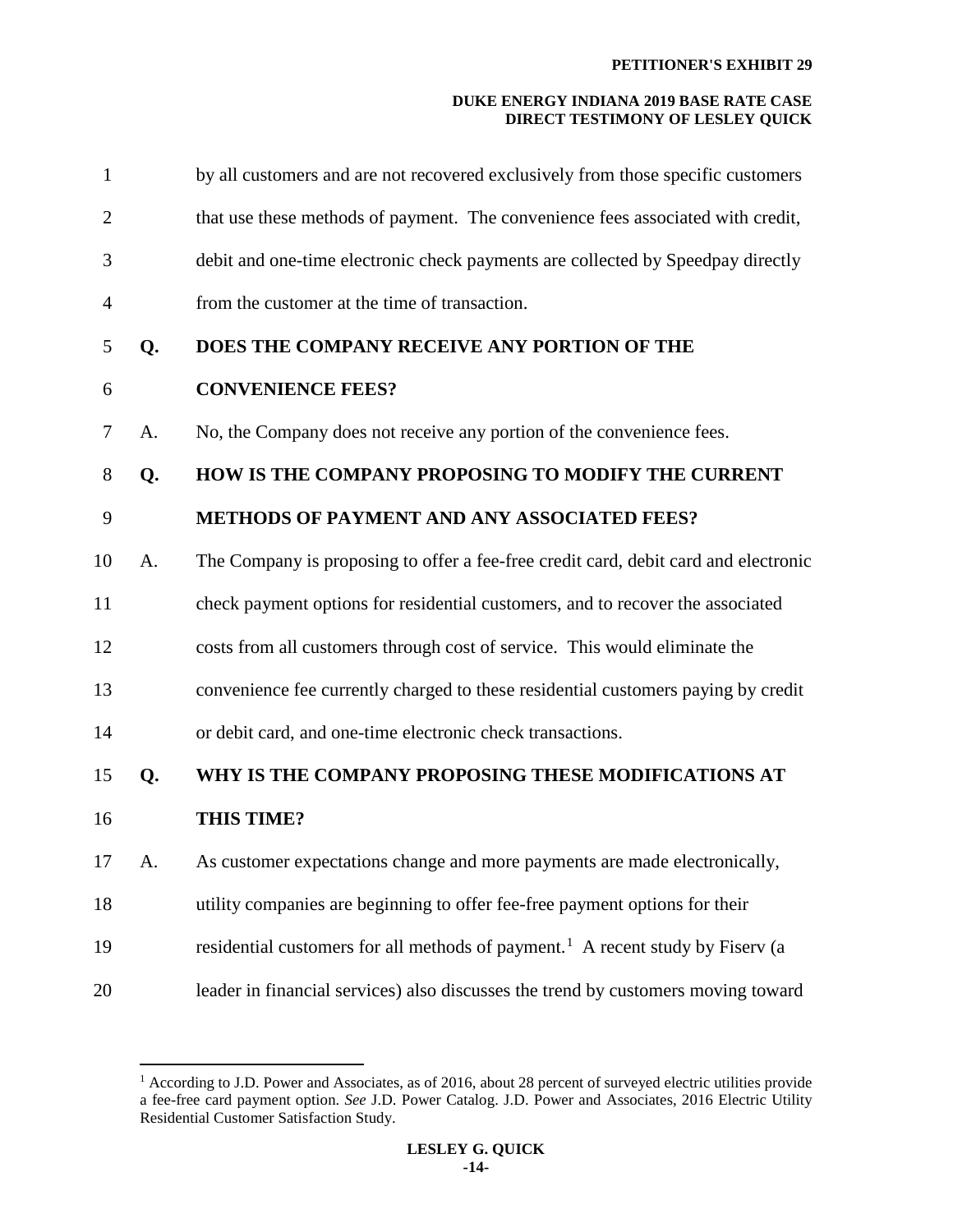| $\mathbf{1}$   |    | card transactions and away from checks: "Checks are on a continual downward               |
|----------------|----|-------------------------------------------------------------------------------------------|
| $\overline{2}$ |    | trajectory in the U.S. as consumers shift away from checks and toward card                |
| 3              |    | payments, a market dynamic that billers should not overlook." The number of               |
| $\overline{4}$ |    | payments made by credit and debit cards continues to grow as a preferred method           |
| 5              |    | of payment by many consumers. <sup>2</sup> The Company believes it is reasonable to offer |
| 6              |    | a fee-free payment option for all payment methods to its residential customers,           |
| 7              |    | and recover the associated costs through cost of service.                                 |
| 8              | Q. | HAVE THE COMPANY'S RESIDENTIAL CUSTOMERS REQUESTED                                        |
| 9              |    | <b>COST FREE ALTERNATIVE BILLING PAYMENT METHODS?</b>                                     |
| 10             | A. | Yes. Customers have grown accustomed to paying for other products and                     |
| 11             |    | services with a credit card, debit card, or electronic check without a separate,          |
| 12             |    | additional fee. The requirement to pay a transaction fee when making a payment            |
| 13             |    | is one of the largest frustrations that customers experience when paying their            |
| 14             |    | utility bill. Customer complaints over these additional fees stem from the fact that      |
| 15             |    | these fees are already accounted for in the retail price of virtually all other           |
| 16             |    | products that consumers purchase every day. For example, in the Company's                 |
| 17             |    | 2019 monthly residential surveys, residential customers noted the following when          |
| 18             |    | asked what they liked <i>least</i> about their billing and payment experience:            |
| 19             |    | "I hate having to pay an additional fee when I try to pay with credit card."              |
| 20             |    | "I shouldn't be charged to pay you"                                                       |

 $\overline{a}$ 

<span id="page-15-0"></span> $2$  According to the Federal Reserve Payments Study: 2018 Annual Supplement. The number of payments made by credit, non-prepaid debit, and prepaid debit cards grew more rapidly than the number of payments made by any other payment type in the 2012 to 2015 and 2016 to 2017 periods.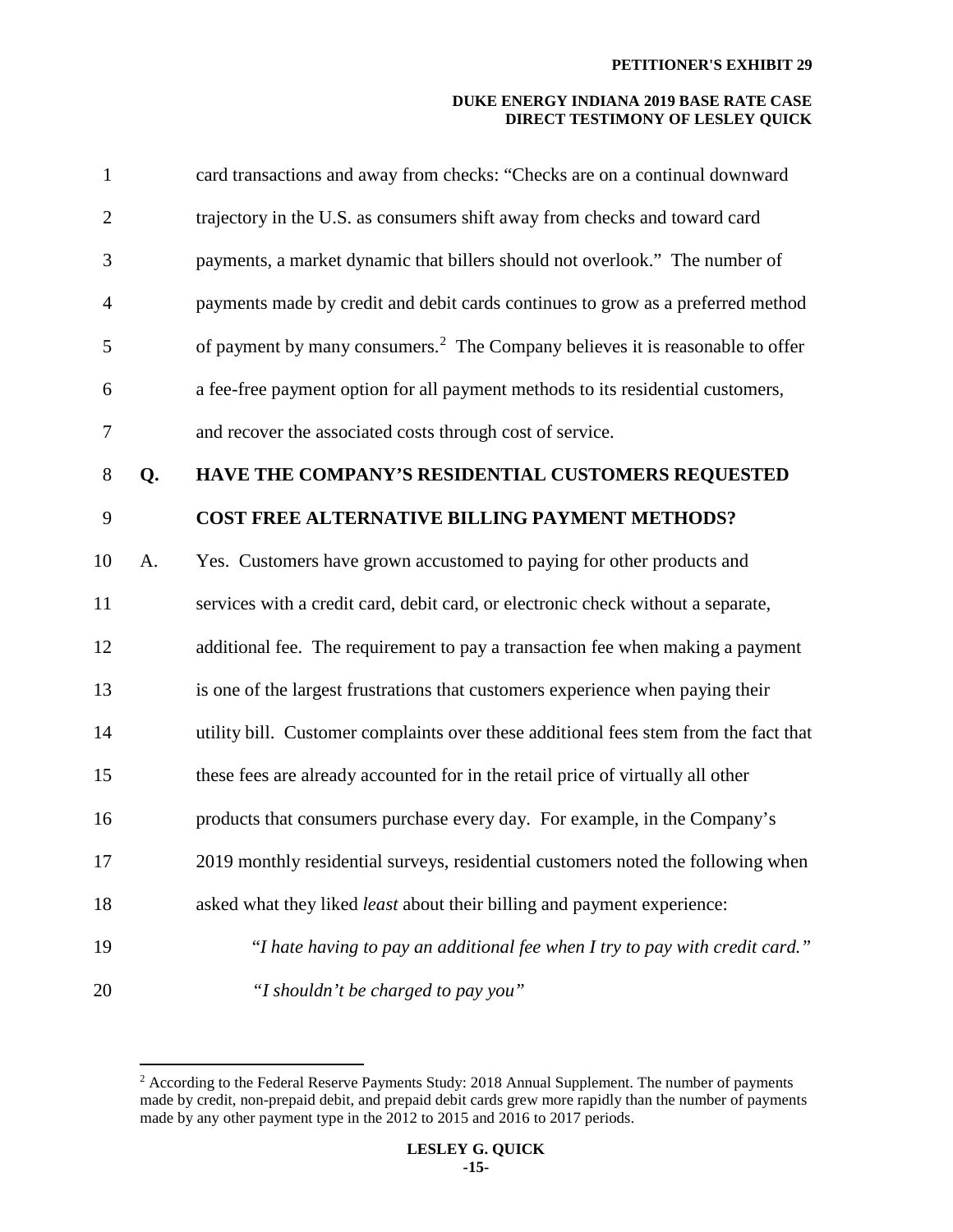| $\mathbf{1}$   |    | " It would be convenient to use a credit card without being charged                   |
|----------------|----|---------------------------------------------------------------------------------------|
| $\overline{2}$ |    | extra"                                                                                |
| 3              |    | "Should be free to pay online with a card without a fee"                              |
| $\overline{4}$ |    | We know our residential customers will appreciate having the ability to use credit    |
| 5              |    | and debit cards with the Company the same way they can with other companies.          |
| 6              | Q. | HOW WOULD FEE-FREE PAYMENT BENEFIT THE COMPANY'S                                      |
| 7              |    | <b>CUSTOMERS?</b>                                                                     |
| 8              | A. | Eliminating these fees for the Company's residential customers would provide          |
| 9              |    | additional and very convenient fee-free options for residential customers to pay      |
| 10             |    | their bills. In addition, the option of a fee-free payment when using a credit card,  |
| 11             |    | debit card, or electronic check would lead to greater satisfaction for all customers  |
| 12             |    | who primarily pay for goods and services with these payment methods. There are        |
| 13             |    | many reasons why customers would prefer to use their credit or debit card, which      |
| 14             |    | may include: (1) customers feel safer using a debit or credit card that includes      |
| 15             |    | security protections from their bank, (2) using a prepaid card, (3) receiving loyalty |
| 16             |    | rewards for credit cards, (4) fast payment method which can prevent a pending         |
| 17             |    | disconnection for non-pay, or (5) lack of checking account (some customers have       |
| 18             |    | salaries or social security funds provided on prepaid debit cards and do not have     |
| 19             |    | bank accounts). Regardless of the reason a customer may have, they would be           |
| 20             |    | more satisfied with the ability to pay by the method of their choice without          |
| 21             |    | incurring additional fees.                                                            |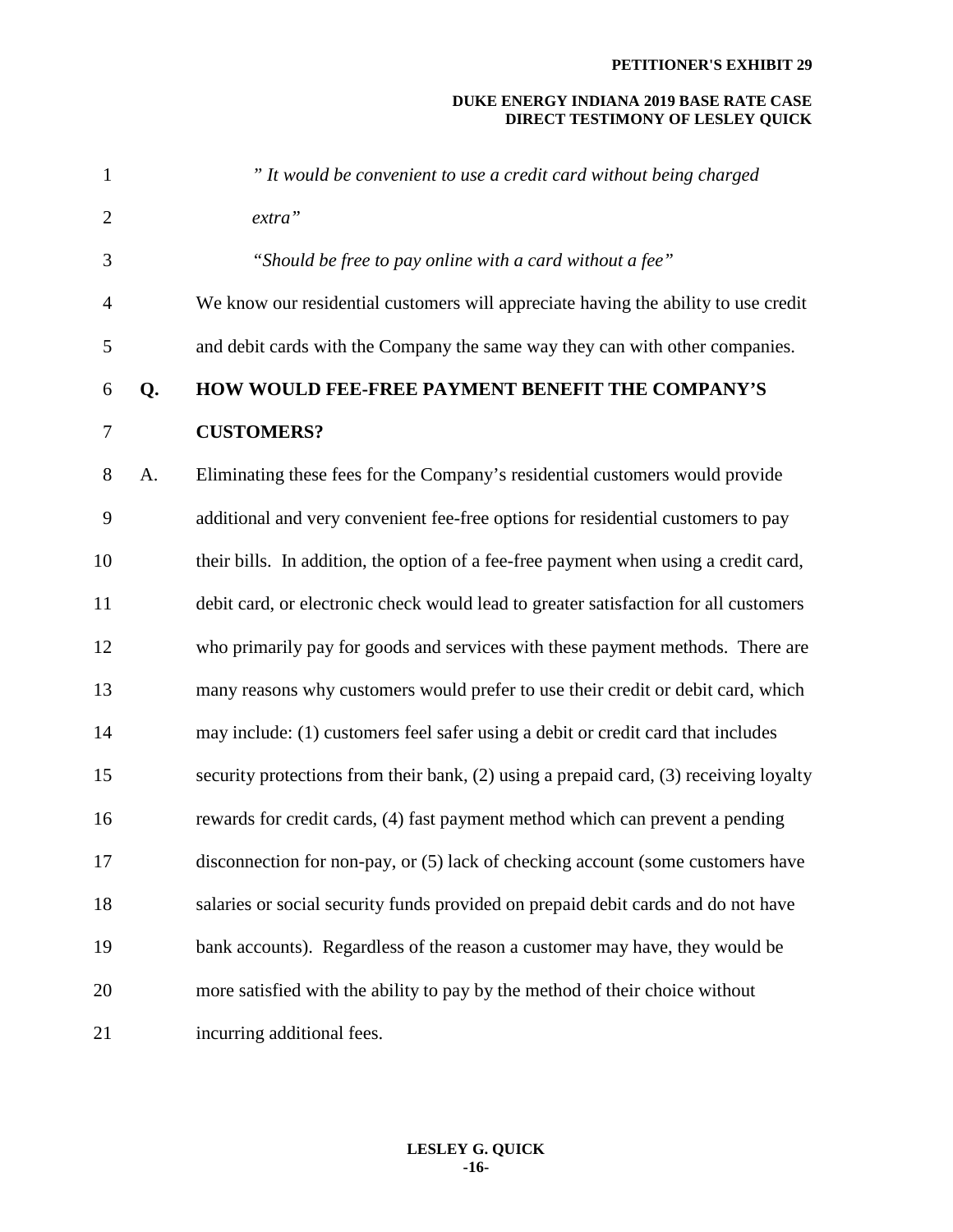# 1 **Q. WILL DUKE ENERGY INDIANA STILL OWE SPEEDPAY THE CREDIT**  2 **CARD TRANSACTION FEES?**

3 A. Yes. We have worked with Speedpay throughout the Duke Energy enterprise to 4 obtain a low cost for card and electronic check payments of \$1.50 per transaction 5 for residential customers. Under our proposal, Duke Energy Indiana would pay 6 the per transaction fees to Speedpay.

## 7 **Q. WHY IT IS REASONABLE FOR THE COMPANY TO INCLUDE THE**

# 8 **COST OF FEE-FREE PAYMENT IN THE COST OF SERVICE THAT IS**

- 9 **PAID BY ALL RESIDENTIAL CUSTOMERS?**
- 10 A. The more convenient the Company can make the bill paying process for
- 11 customers to pay bills, the more all customers will benefit. Customers who self-
- 12 serve, pay on time, and are satisfied with the options available to them are the
- 13 least expensive to serve, which is a benefit to all customers. Customers who do
- 14 not pay on time and enter the credit collections cycle drive increased costs, which
- 15 are ultimately paid for by all customers. Lastly, customers who are not satisfied
- 16 tend to call Customer Service more frequently. Every call that comes into the call
- 17 center costs money that is included in the cost of service. This means that every
- 
- 18 call that can be avoided leads to savings for all customers. Giving customers
- 19 options to pay by the method of their choice without incurring additional fees will
- 20 lead to more satisfied customers and, ultimately, customer savings.

# 21 **Q. DID YOU PROVIDE DATA REGARDING THE FORECASTED 2020**

22 **COSTS OF THIS PROGRAM TO THE RATES TEAM?**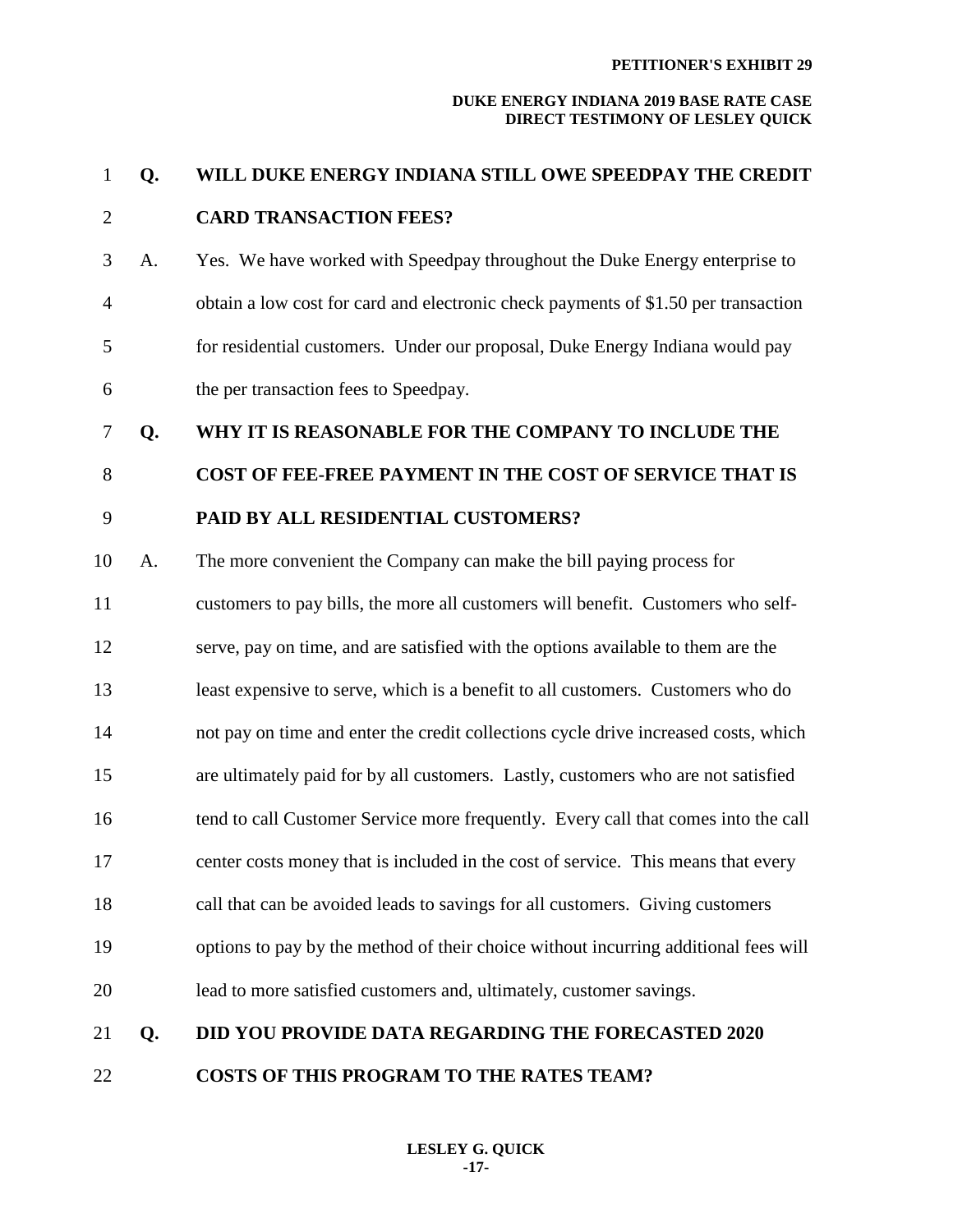| $\mathbf{1}$   | A. | Yes. I provided data regarding the 2020 forecasted costs of this program to        |
|----------------|----|------------------------------------------------------------------------------------|
| $\overline{2}$ |    | Company witness Ms. Christa L. Graft for her use in calculating a <i>pro forma</i> |
| 3              |    | adjustment of \$4,528,000 to add to the cost of service. This amount assumes, on   |
| $\overline{4}$ |    | a transactional basis, approximately 34% increase in usage of credit and debit     |
| 5              |    | card fees in the test period by residential customers.                             |
| 6              | Q. | DOES THE COMPANY'S FORECASTED AMOUNT INCLUDE A                                     |
| 7              |    | <b>REASONABLE PROJECTION FOR GROWTH?</b>                                           |
| 8              | A. | Yes. Industry research shows that by eliminating the requirement for residential   |
| 9              |    | customers to pay a credit card fee every time they make a payment, the Company     |
| 10             |    | will experience year over year increases in the usage of credit cards $(i.e.,$ the |
| 11             |    | growth or take rate) to pay their electric bills. The Company derived its growth   |
| 12             |    | projections from historical and current payment transaction data beginning in      |
| 13             |    | 2016. Specifically, the Company extracted transaction volume detail from Duke      |
| 14             |    | Energy's Customer Information System ("CIS") applications in Indiana, from         |
| 15             |    | 2016 through 2018, and recorded a 17 percent average year over year growth in      |
| 16             |    | credit card transactions over those years.                                         |
| 17             |    | The Company then benchmarked its growth projections against industry               |
| 18             |    | data. The Company's industry research supports higher growth in this channel       |
| 19             |    | once customers are no longer subject to transaction fees. For example, Fiserv, an  |
| 20             |    | industry leader in payment card processing, conducted transactional research       |
| 21             |    | comparing free bill payment methods to fee-based bill payment methods.             |
| 22             |    | According to its analysis, companies that offered free bill payment methods        |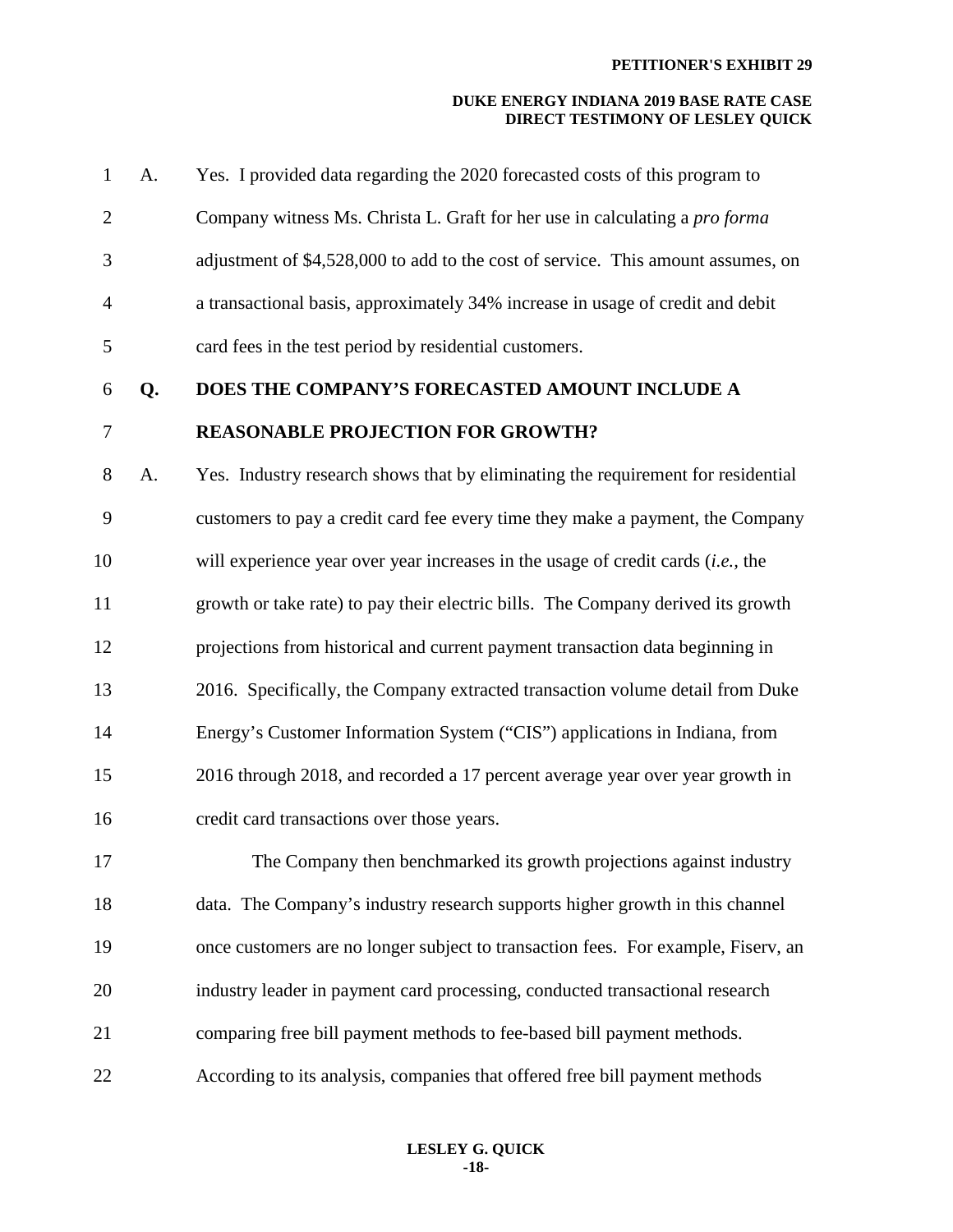| $\mathbf{1}$   |    | experienced at least double the year over year increase in the number of credit       |
|----------------|----|---------------------------------------------------------------------------------------|
| $\overline{2}$ |    | card transactions of companies that offered fee-based bill payment methods. The       |
| 3              |    | Company benchmarked against a similarly-situated electric utility that offers fee-    |
| $\overline{4}$ |    | free credit card usage. The results of the benchmarking showed that the increase      |
| 5              |    | in annual credit card payments doubled in the channel in the first year and have      |
| 6              |    | shown steady growth, year over year.                                                  |
| 7              |    | Based on historical data and industry research, the Company is therefore              |
| 8              |    | projecting the growth rate in the annual credit card payment post-deployment to       |
| 9              |    | double in the first year.                                                             |
| 10             |    | This expectation is aligned with what vendors have experienced with other             |
| 11             |    | utilities that make the switch from a convenience fee model to a fee-free payment     |
| 12             |    | model. As such, unless the Company's cost of service can be adjusted to reflect a     |
| 13             |    | reasonable level of growth associated with the increase in usage, the amount          |
| 14             |    | reflected in rates will be significantly less than the Company's cost to administer   |
| 15             |    | the service for residential customers. Further, the distance between the amount       |
| 16             |    | reflected in the rates and the costs to provide this service to residential customers |
| 17             |    | will continue to grow over time. As such, the Company believes it is appropriate      |
| 18             |    | to include its estimated growth projection in its proposed adjustment.                |
| 19             | Q. | IS THE COMPANY AWARE OF ANY OTHER INDIANA UTILITY                                     |
| 20             |    | WHICH RECEIVED AUTHORITY TO IMPLEMENT A FEE-FREE                                      |
| 21             |    | <b>PAYMENT PROGRAM?</b>                                                               |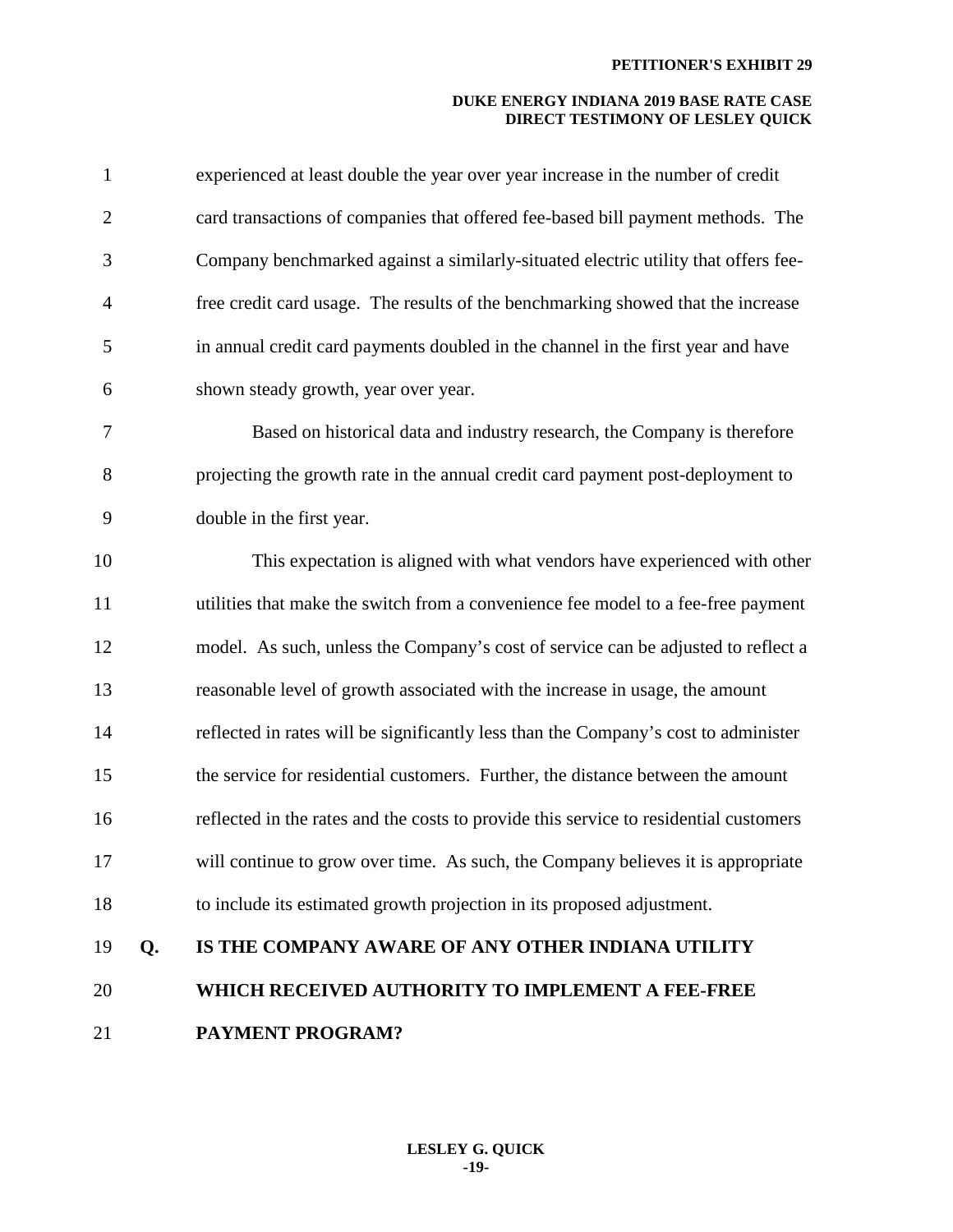| $\mathbf{1}$   | A. | Yes. It is my understanding that Indiana Michigan Power Company currently has         |
|----------------|----|---------------------------------------------------------------------------------------|
| $\overline{2}$ |    | a fee-free credit and debit card program.                                             |
| 3              | Q. | IS THE COMPANY PROPOSING A FEE-FREE PROGRAM FOR ITS                                   |
| $\overline{4}$ |    | <b>COMMERCIAL AND INDUSTRIAL CUSTOMERS AT THIS TIME?</b>                              |
| 5              | A. | Not at this time. Cost effective payment methods are generally available to           |
| 6              |    | commercial and industrial customers, because these customers' average payment         |
| 7              |    | amount is significantly higher than residential (which leads to higher processing     |
| 8              |    | costs). Based on these considerations, at this time the Company is not proposing      |
| 9              |    | a fee-free program for commercial and industrial customers.                           |
| 10             |    | <b>B. Customer Deposits Interest Rate</b>                                             |
| 11             | Q. | WHAT IS THE COMPANY PROPOSING WITH RESPECT TO                                         |
| 12             |    | <b>CUSTOMER DEPOSITS?</b>                                                             |
| 13             | A. | The Company proposes that customer deposits should earn interest at two percent.      |
| 14             | Q. | WHY IS THE COMPANY PROPOSING THIS CHANGE?                                             |
| 15             | A. | Currently, such customer deposits earn at a rate of six percent, which is far above   |
| 16             |    | market interest rates. The Commission's rule governing interest on customer           |
| 17             |    | deposits, set forth at 170 IAC 4-1-15(f), provides that the interest rate will be six |
| 18             |    | percent or such other rate as the Commission may determine following a public         |
| 19             |    | hearing. The Company believes that an interest rate of two percent is a more          |
| 20             |    | appropriate interest rate for customer deposits given the current interest rate       |
| 21             |    | environment. Two percent remains above the six-month and twelve-month CD              |
| 22             |    | interest rates, both of which have been below two percent since at least 2010.        |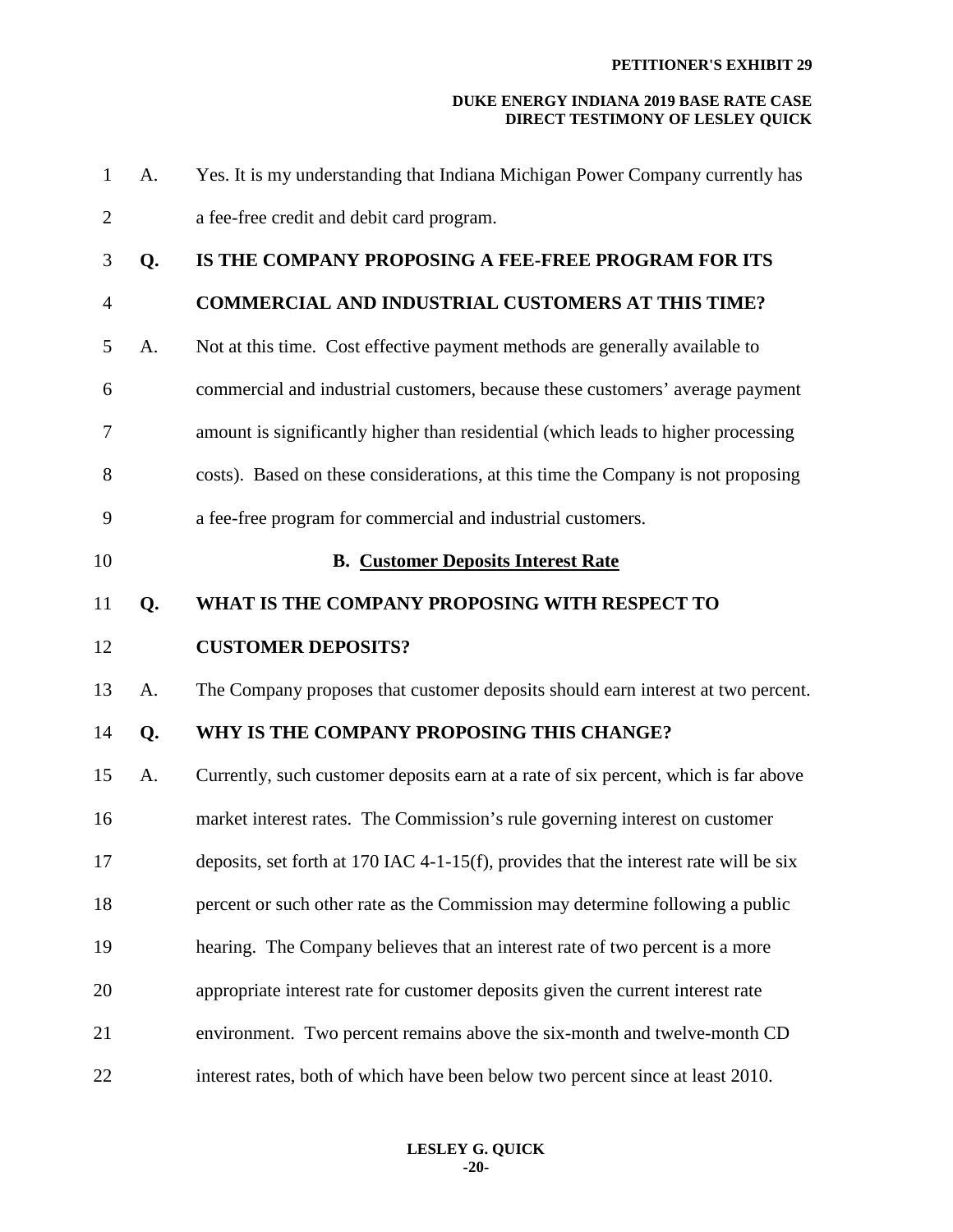| $\mathbf{1}$   |    | Additionally, the Commission recently approved a two percent interest rate on     |
|----------------|----|-----------------------------------------------------------------------------------|
| $\overline{2}$ |    | customer accounts held by Indiana Michigan Power Company in its last rate case    |
| 3              |    | (Cause No. 44967).                                                                |
| $\overline{4}$ |    | This proposed reduction in interest rate from 6% to 2% will also                  |
| 5              |    | benefit all Duke Energy Indiana customers by reducing the rate associated with    |
| 6              |    | this customer-provided source of funds included in the Company's capital          |
| $\tau$         |    | structure and weighted average cost of capital calculation used to determine the  |
| 8              |    | Company's revenue requirements. The testimony of Company witness Ms. Diana        |
| 9              |    | L. Douglas further discusses the use of the new 2% interest rate in determining   |
| 10             |    | the Company's cost of capital.                                                    |
| 11             |    | The Company believes its proposal is an equitable balance between                 |
| 12             |    | providing for a reasonable rate of return to the customer for deposits being held |
| 13             |    | and the cost incurred by all customers for the Company's provision of electric    |
| 14             |    | service.                                                                          |
| 15             |    | <b>Tamper Penalty Fees</b><br>C.                                                  |
| 16             | Q. | YOU ALSO MENTIONED THE COMPANY SEEKS TO IMPLEMENT A                               |
| 17             |    | NEW CHARGE RELATED TO TAMPER PENALTY FEES. CAN YOU                                |
| 18             |    | <b>ADDRESS THIS PROGRAM?</b>                                                      |
| 19             | A. | The Company seeks to implement this new charge to deter customers from            |
| 20             |    | tampering with electric meters. Not only is tampering with an electric meter      |
| 21             |    | considered theft and punishable by law, it also creates safety hazards for        |
| 22             |    | customers and utility employees. When someone tampers with a meter, it also       |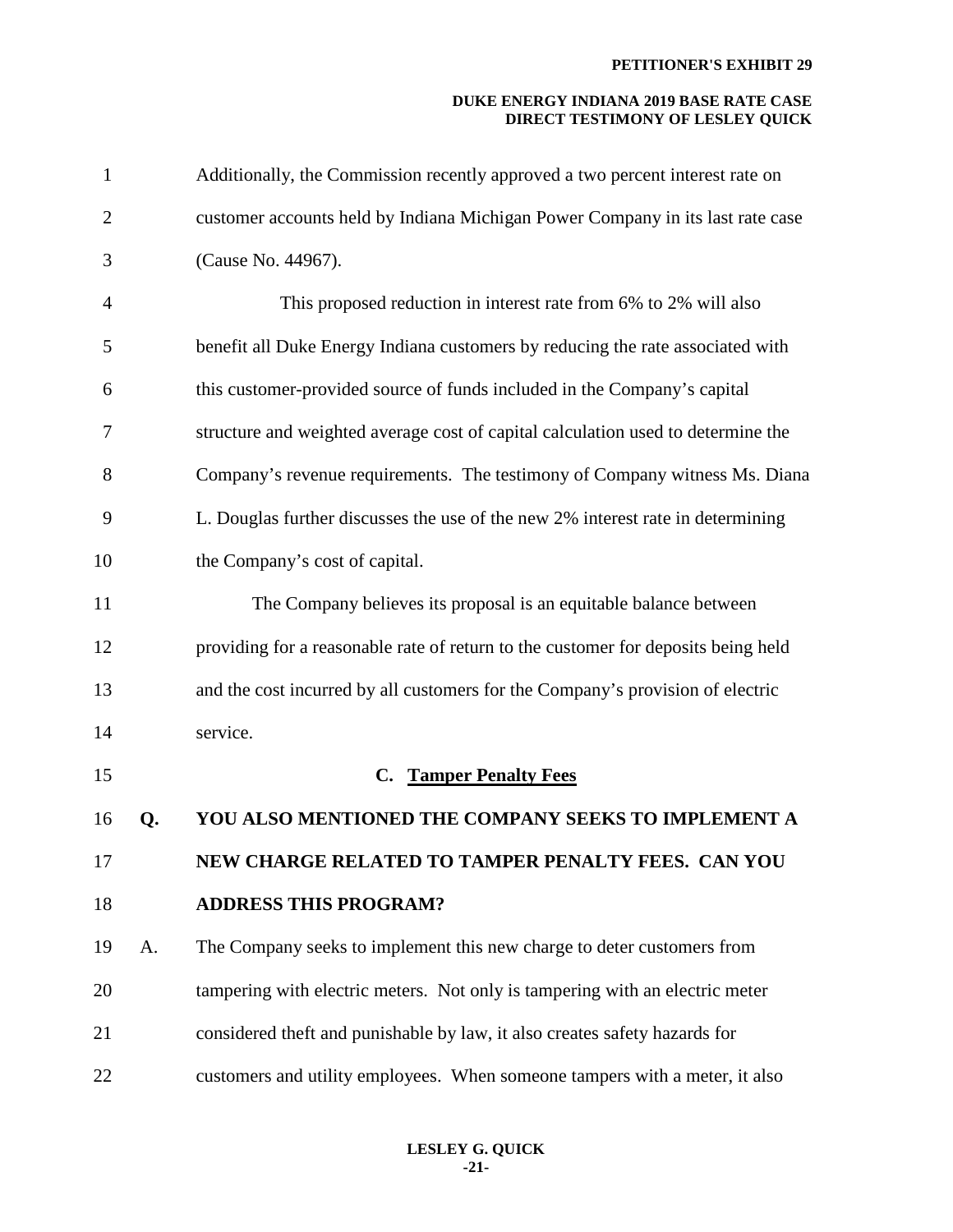| $\mathbf{1}$   |    | adds to the Company's cost of doing business and that affects all customers' bills. |
|----------------|----|-------------------------------------------------------------------------------------|
| $\overline{2}$ |    | When a customer tampers with Company equipment, the customer is responsible         |
| 3              |    | for previous usage, field personnel investigation charge, and equipment damage.     |
| $\overline{4}$ |    | However, there presently is not a penalty or fee to deter customers from doing it   |
| 5              |    | again.                                                                              |
| 6              | Q. | WHAT IS THE COMPANY PROPOSING?                                                      |
| $\tau$         | A. | The Company proposes to impose an additional penalty for tampering with             |
| 8              |    | Company equipment. The proposed fee is \$200 for residential customers and          |
| 9              |    | \$1,000 for nonresidential customers.                                               |
| 10             | Q. | WHAT IS THE EXPENSE ASSOCIATED WITH THE PROPOSED                                    |
| 11             |    | PROGRAM?                                                                            |
| 12             | A. | The cost of implementation of the additional fee is negligible, as the Company's    |
| 13             |    | existing labor, legal, and regulatory personnel would implement the program.        |
| 14             |    | There would be a small cost associated with training, as well as communications     |
| 15             |    | to stakeholders.                                                                    |
| 16             | Q. | HAD THE TAMPER PENALTY FEE PROGRAM BEEN IN PLACE IN                                 |
| 17             |    | 2018, HOW MUCH REVENUE WOULD HAVE BEEN COLLECTED                                    |
| 18             |    | <b>FROM THE PROGRAM?</b>                                                            |
| 19             | A. | In 2018, there were 892 cases of residential tampering, and 16 instances of non-    |
| 20             |    | residential tampering. The total penalty under the proposed program would have      |
| 21             |    | been approximately \$194,400.                                                       |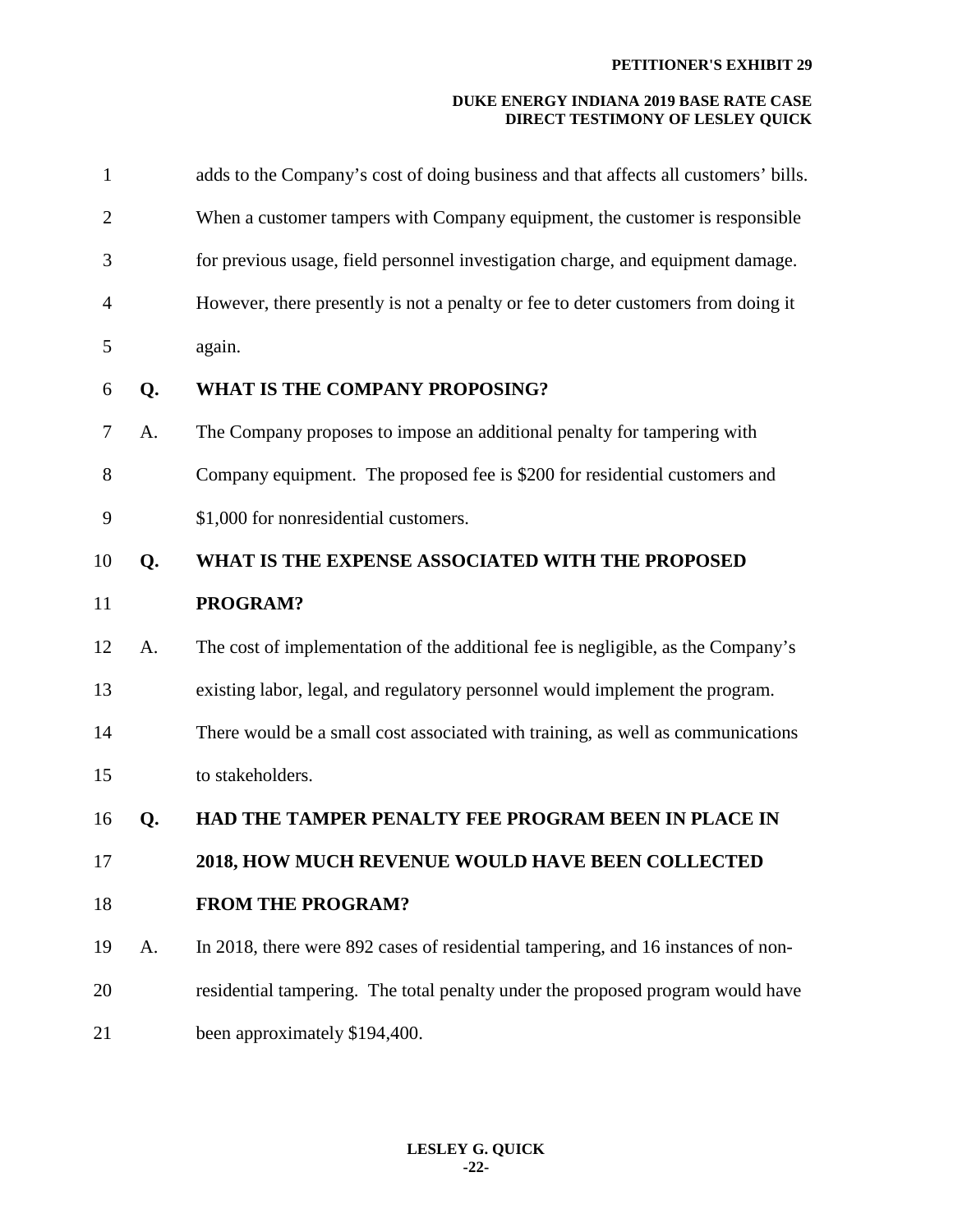| $\mathbf{1}$   | Q. | WHAT ARE THE ANTICIPATED REVENUES TO BE COLLECTED                                      |
|----------------|----|----------------------------------------------------------------------------------------|
| $\overline{2}$ |    | <b>FROM THE TAMPER PENALTY FEE PROGRAM?</b>                                            |
| 3              | A. | The forecasted amount of 2020 revenue to be collected from the Tamper Penalty          |
| $\overline{4}$ |    | Program is approximately \$194,000. The testimony of Duke Energy Indiana               |
| 5              |    | witness Mr. Roger A. Flick, II sponsors the <i>pro forma</i> adjustment to Test Period |
| 6              |    | revenues for this program.                                                             |
| $\tau$         |    | <b>D.</b> Other Tariff Modifications                                                   |
| $8\phantom{1}$ | Q. | IS DUKE ENERGY INDIANA PROPOSING ANY OTHER                                             |
| 9              |    | MODIFICATIONS TO ITS RETAIL ELECTRIC TARIFF THAT YOU                                   |
| 10             |    | <b>WOULD LIKE TO ADDRESS?</b>                                                          |
| 11             | A. | Yes. Duke Energy Indiana witness Mr. Flick describes the proposed changes to the       |
| 12             |    | Company's retail electric tariff. Among these proposals are changes to Section 4.2,    |
| 13             |    | relating to service deposits, and Section 12.2, relating to the Choose Your Own Due    |
| 14             |    | Date program, each of which are recommended by the Customer Services                   |
| 15             |    | department.                                                                            |
| 16             | Q. | PLEASE DESCRIBE THE PROPOSED CHANGE TO SECTION 4.2 OF                                  |
| 17             |    | THE RETAIL ELECTRIC TARIFF.                                                            |
| 18             | A. | Duke Energy Indiana is proposing to modify Section 4.2 to clarify the                  |
| 19             |    | circumstances around which the Company may seek a new or additional service            |
| 20             |    | deposit from existing non-residential customers. Specifically, the proposed            |
| 21             |    | modification to Section 4.2 provides that such deposit may be required based on        |
| 22             |    | the customer's overall financial condition or creditworthiness, which may include      |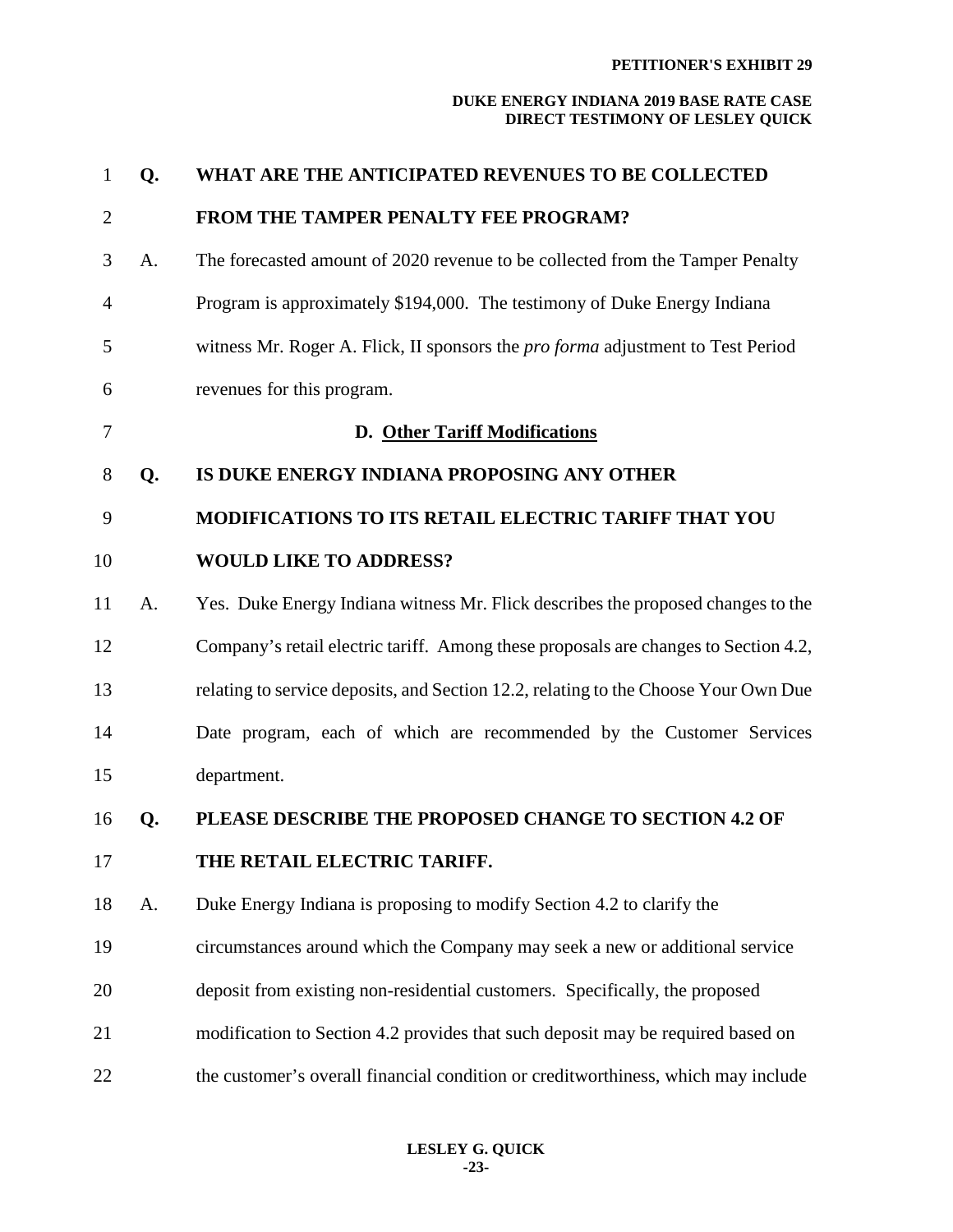| $\mathbf{1}$   |    | external information obtained from credit reporting agencies and public records.   |
|----------------|----|------------------------------------------------------------------------------------|
| $\overline{2}$ |    | The current tariff provides simply that the deposit may be required "at the        |
| 3              |    | Company's discretion." This improved language is designed to provide               |
| $\overline{4}$ |    | customers with additional insight into how the Company may decide to require       |
| 5              |    | the deposit.                                                                       |
| 6              | Q. | PLEASE DESCRIBE THE PROPOSED CHANGE TO SECTION 12.2 OF                             |
| 7              |    | THE RETAIL ELECTRIC TARIFF.                                                        |
| 8              | A. | Section 12.2 of Duke Energy Indiana's tariff addresses the due dates of bills.     |
| 9              |    | Currently, only certain qualifying residential customers may seek an adjustment    |
| 10             |    | of the due date of their monthly bills. Under the proposed modification to Section |
| 11             |    | 12.2, all residential customers will be allowed to "Pick Your Own Due Date,"       |
| 12             |    | whereby they can request a due date adjustment for their monthly electric bills.   |
| 13             |    | This modification is meant to provide residential customers with additional        |
| 14             |    | flexibility to choose a monthly due date on bills to best fit their schedule.      |
| 15             |    | <b>E. Call/Text Disconnection Program</b>                                          |
| 16             | Q. | FINALLY, YOU MENTIONED THE COMPANY IS SEEKING A                                    |
| 17             |    | CHANGE WITH RESPECT TO DISCONNECTION OF SERVICE BY                                 |
| 18             |    | CALL OR TEXT NOTIFICATIONS. CAN YOU EXPLAIN THAT                                   |
| 19             |    | PROGRAM?                                                                           |
| 20             | A. | Prior to March 2018, when a customer was subject to disconnection, they would      |
| 21             |    | receive a disconnection notice in a bill and a premises visit, leaving a door tag  |
| 22             |    | prior to disconnection. Since March 2018 and continuing to today, when a           |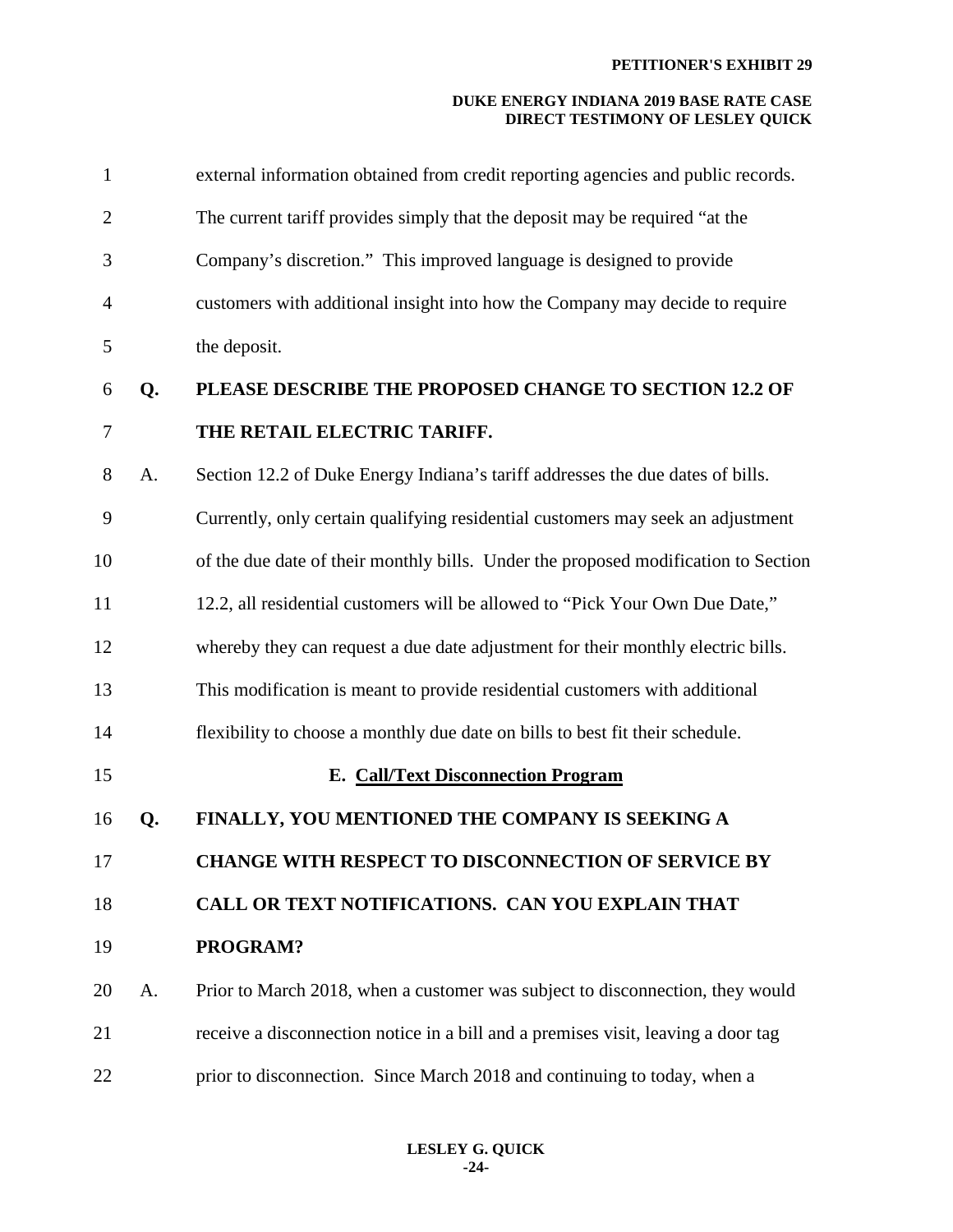| $\mathbf{1}$   |    | customer is subject to disconnection, they receive a disconnection notice on a bill,     |
|----------------|----|------------------------------------------------------------------------------------------|
| $\overline{2}$ |    | and attempted text and call notifications are provided two days in advance of the        |
| 3              |    | disconnection and also the day of disconnection. The final part of the current           |
| $\overline{4}$ |    | program occurs with disconnection of service being made after making a premises          |
| 5              |    | visit and leaving a door tag.                                                            |
| 6              | Q. | WHAT IS THE COMPANY PROPOSING?                                                           |
| 7              | A. | Because of the enhanced call and text notifications and their success in motivating      |
| 8              |    | customers to avoid a disconnection, the Company is proposing to rely upon call           |
| 9              |    | and text notification to customers, rather than continuing a premises visit.             |
| 10             |    | Additionally, the Company is proposing that if the customer is considered a              |
| 11             |    | "sensitive" or "essential" customer, or on our Medical Life Support Program, the         |
| 12             |    | Company will still make personal contact on the premises both two days in                |
| 13             |    | advance of and on the day of disconnect. Duke Energy Indiana commits to                  |
| 14             |    | review all disconnect orders and require premises visits for any customers that          |
| 15             |    | may be considered sensitive or essential, <i>i.e.</i> , where the loss of power could be |
| 16             |    | dangerous to consumers, the environment, or public safety, such as an in-home            |
| 17             |    | child care provider.                                                                     |
| 18             | Q. | WHY IS THE COMPANY PROPOSING THIS PROGRAM NOW?                                           |
| 19             | A. | Approximately 90% of AMI technology has been deployed in Indiana and by the              |
| 20             |    | time of the Commission's order in this proceeding it will be fully deployed,             |
|                |    |                                                                                          |

21 making remote disconnects available for the vast majority of our customers. As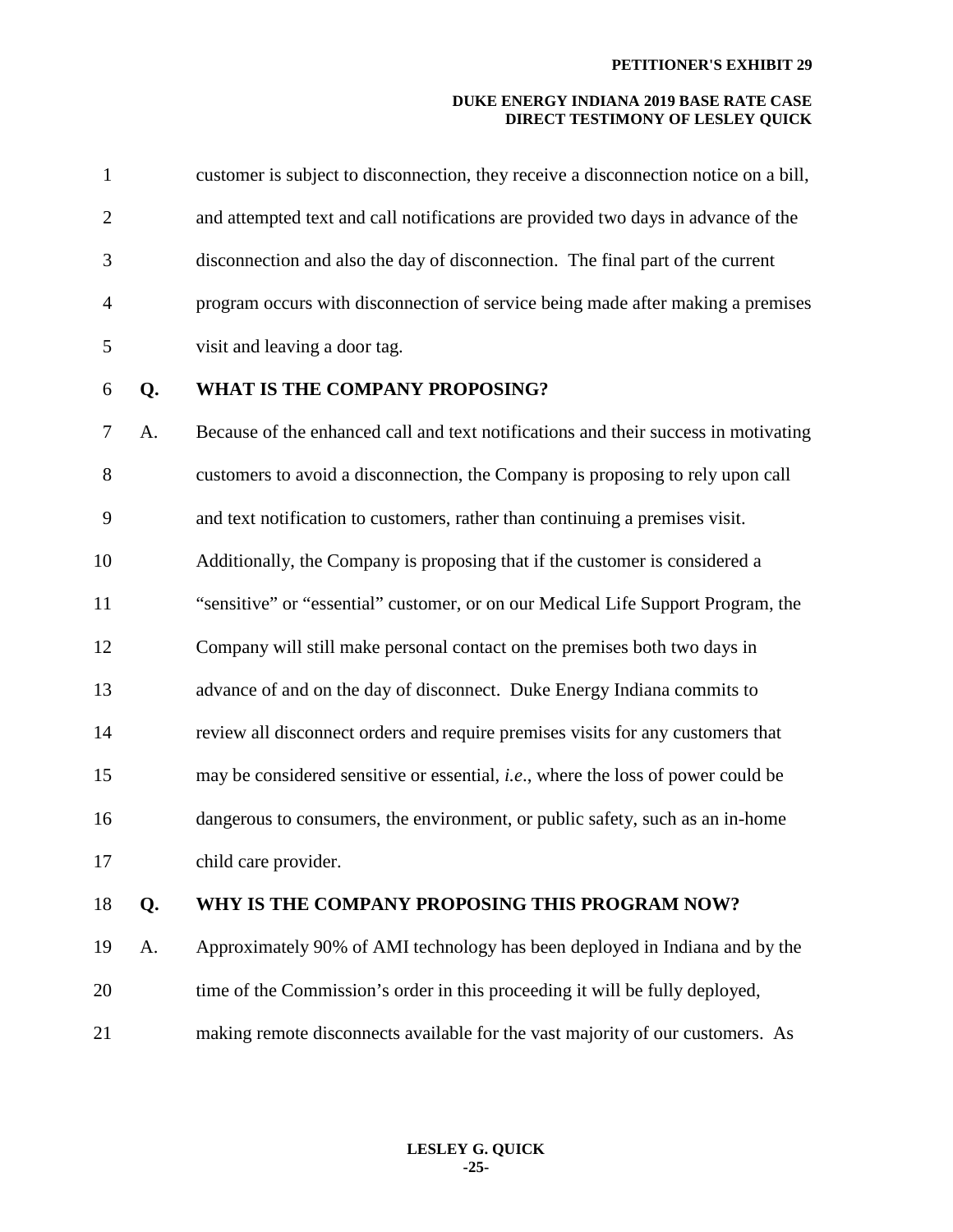| 21             | Q. | WHAT BENEFITS DOES THE COMPANY SEE WITH THIS                                        |
|----------------|----|-------------------------------------------------------------------------------------|
| 20             |    | phone number.                                                                       |
| 19             |    | be provided to both the customer phone number and the third-party notification      |
| 18             |    | notification on its account. In this case the call and text for disconnection would |
| 17             |    | working order, the customer also has the option to provide a third-party            |
| 16             |    | they have. If a customer is concerned that its phone number may not be in           |
| 15             |    | customer care representatives get phone numbers with every customer interaction     |
| 14             |    | set up a payment arrangement or seek other assistance. In such cases, our           |
| 13             |    | customer is in a disconnect situation, they have very likely called us recently to  |
| 12             | A. | The Company has phone numbers for the vast majority of its customers. And, if a     |
| 11             |    | OF ITS CUSTOMERS?                                                                   |
| 10             | Q. | DOES DUKE ENERGY INDIANA HAVE PHONE NUMBERS FOR ALL                                 |
| 9              |    | prospective disconnection.                                                          |
| 8              |    | proposing to call and/or text a customer both the day before and the day of a       |
| 7              |    | seeking the authority for a waiver of this requirement. Instead, the Company is     |
| 6              |    | required to, among other things, make an on-site premises visit. The Company is     |
| 5              | A. | 170 IAC 4-1-16(f) states that prior to disconnection, a Company employee is         |
| $\overline{4}$ |    | <b>DISCONNECTION?</b>                                                               |
| 3              | Q. | DOESN'T INDIANA REQUIRE A PREMISES VISIT PRIOR                                      |
| $\overline{2}$ |    | premises and wishes to save the costs associated with such premises visits.         |
| $\mathbf{1}$   |    | such, the Company has the technology to disconnect without physically being on      |

22 **PROGRAM?**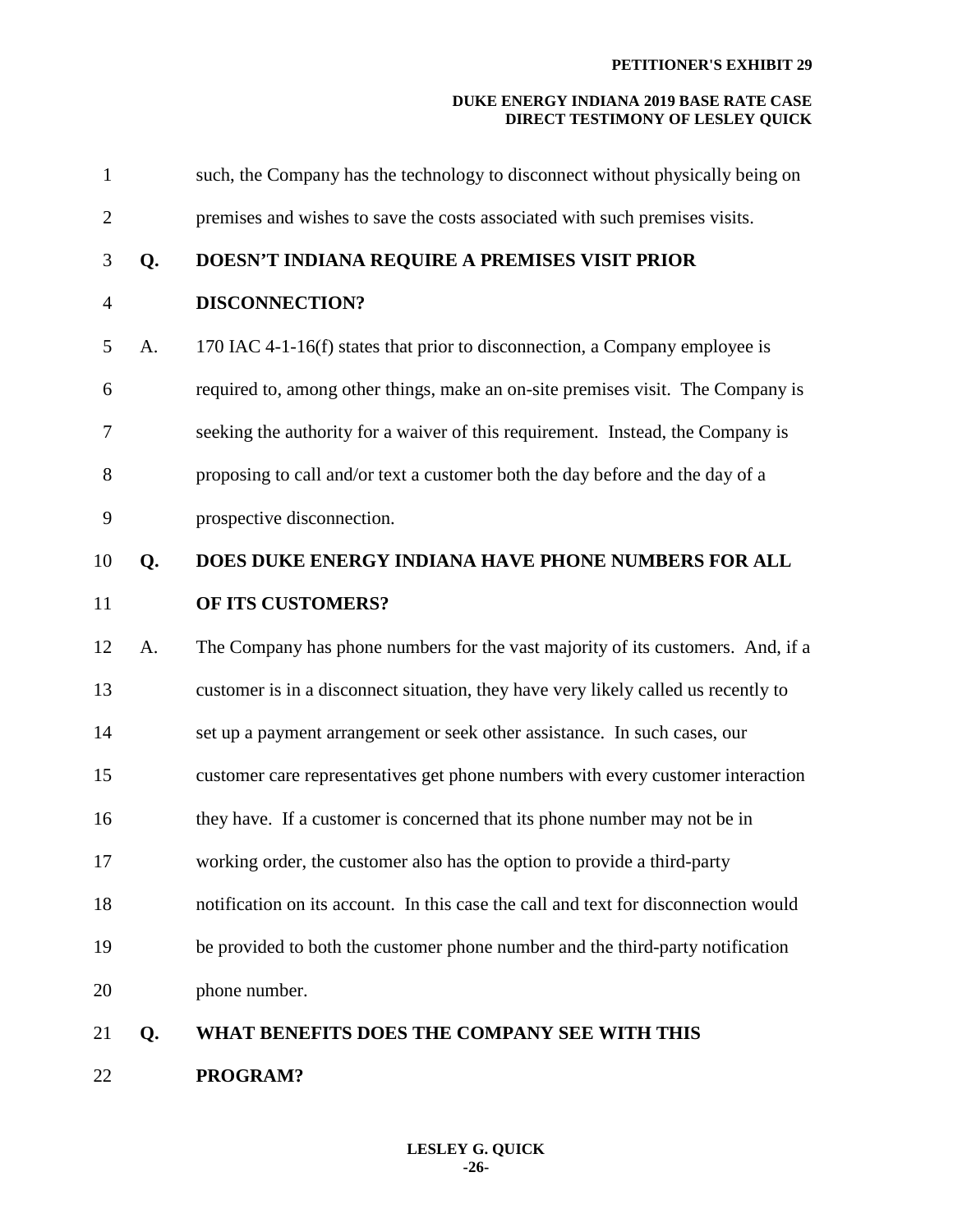| $\mathbf{1}$   | A. | The Company believes that enhanced communications will result in more                 |
|----------------|----|---------------------------------------------------------------------------------------|
| $\overline{2}$ |    | customers actually receiving additional notice of the potential for disconnection.    |
| 3              |    | For example, in March 2018, the Company began a policy of calling and texting         |
| $\overline{4}$ |    | customers prior to disconnection. Upon institution of this call policy, the percent   |
| 5              |    | of disconnections cancelled on the proposed day of disconnection increased from       |
| 6              |    | an average of approximately 20% to approximately 35%. Therefore, it is the            |
| 7              |    | Company's experience that enhanced communications will lead to a lower percent        |
| 8              |    | of disconnections. The fewer disconnections are due to greater <i>actual</i> notice   |
| 9              |    | received by customers through the call or text, which leads to them working with      |
| 10             |    | the Company on payment plans and related measures to avoid disconnection.             |
| 11             |    | Below are some disconnection statistics which bear this out. You can see a            |
| 12             |    | marked increase in the number of disconnections that were <i>cancelled</i> on the day |
| 13             |    | of disconnection beginning in March 2018 when the Company began the call and          |
| 14             |    | text campaign.                                                                        |

# 15 **Figure 1:**





**LESLEY G. QUICK -27-**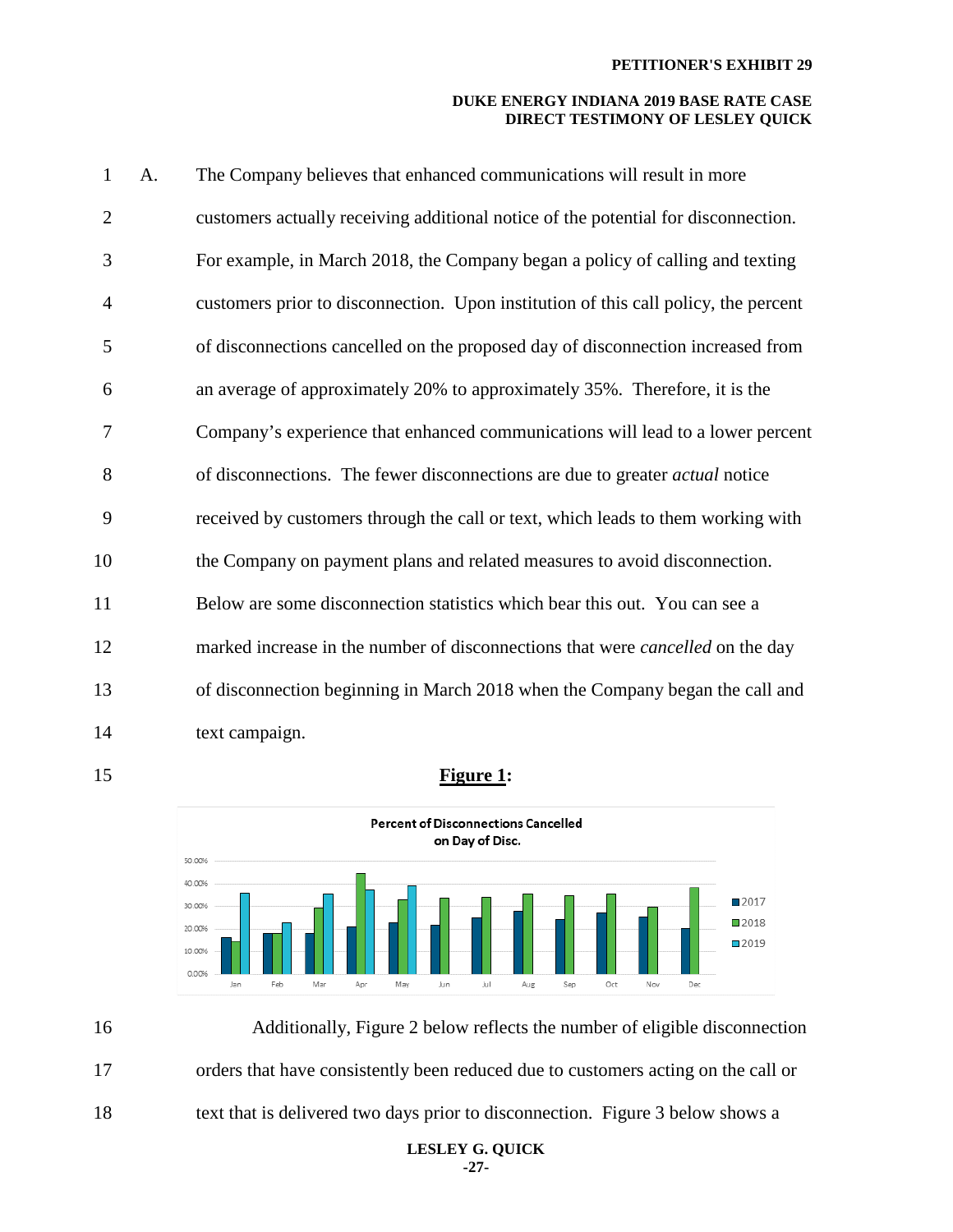| 1              | steep decline in actual completed disconnects, which demonstrates that customers    |
|----------------|-------------------------------------------------------------------------------------|
| $\overline{2}$ | are acting on the call and text to avoid disconnection on the day of disconnection, |
| 3              | much more than they ever acted upon the premises visit and door hanger              |
| $\overline{4}$ | notification. In fact, our records show that only 7 percent of the time does a      |
| 5              | utility worker actually make contact with a customer on a premises visit for        |
| 6              | disconnection.                                                                      |







# 8 **Q. ARE THERE ANY COSTS RELATED TO THIS PROGRAM?**

9 A. There are no additional costs related to this program.

10 **Q. THERE ARE SCAMS WHERE A PARTY PRETENDS TO BE THE** 

# 11 **UTILITY AND REQUESTS IMMEDIATE PAYMENTS TO AVOID**

```
12 DISCONNECT. HOW CAN CUSTOMERS KNOW THE DIFFERENCE?
```
- 13 A. In those scammer situations a customer is normally requested to provide a prepaid
- 14 credit card on the spot. With Duke Energy Indiana's call and text campaign, the
- 15 customer will have to go to the official Duke Energy Indiana website or call the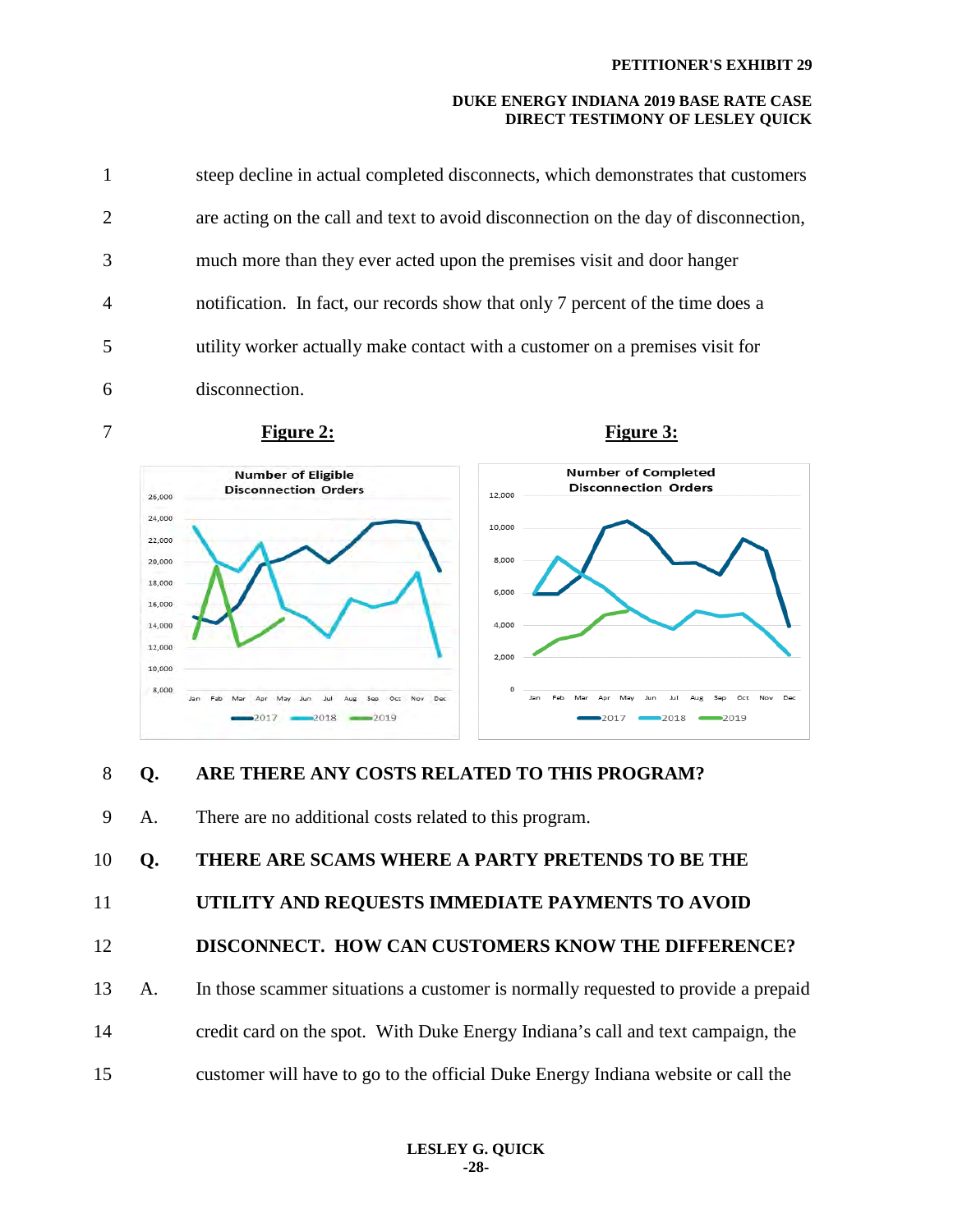| $\mathbf{1}$   |    | official Duke Energy Indiana phone number and provide their credentials and go     |
|----------------|----|------------------------------------------------------------------------------------|
| $\overline{2}$ |    | through an authentication process to make a payment. Additionally, when            |
| 3              |    | activity picks up, we notify customers about these scams and let them know how     |
| $\overline{4}$ |    | they can determine if it is a legitimate Duke Energy Indiana call. This            |
| 5              |    | notification could be delivered via a bill message, bill insert, web sites, etc. A |
| 6              |    | customer also has the ability to log on to their online My Account, call Duke      |
| 7              |    | Energy Indiana, or look at their monthly invoice to confirm their account is       |
| 8              |    | eligible for disconnection.                                                        |
| 9              | Q. | DO YOU HAVE ANYTHING ELSE TO ADD?                                                  |
| 10             | A. | Duke Energy Indiana believes it has proven that calling and texting are better     |
| 11             |    | forms of communicating disconnect to customers than the premises visit. The        |
| 12             |    | customer will still receive the bill disconnection notice, as well. Calling and    |
| 13             |    | texting are more cost effective and allow the Company to take advantage of         |
| 14             |    | technology to reduce the cost of service and also provide more effective notice to |
| 15             |    | the customer. The Company believes that the number of electric disconnections      |
| 16             |    | for nonpayment completed will be reduced as a result of this program, which is a   |
| 17             |    | major goal of customer service. We request that the program be approved and a      |
| 18             |    | waiver granted.                                                                    |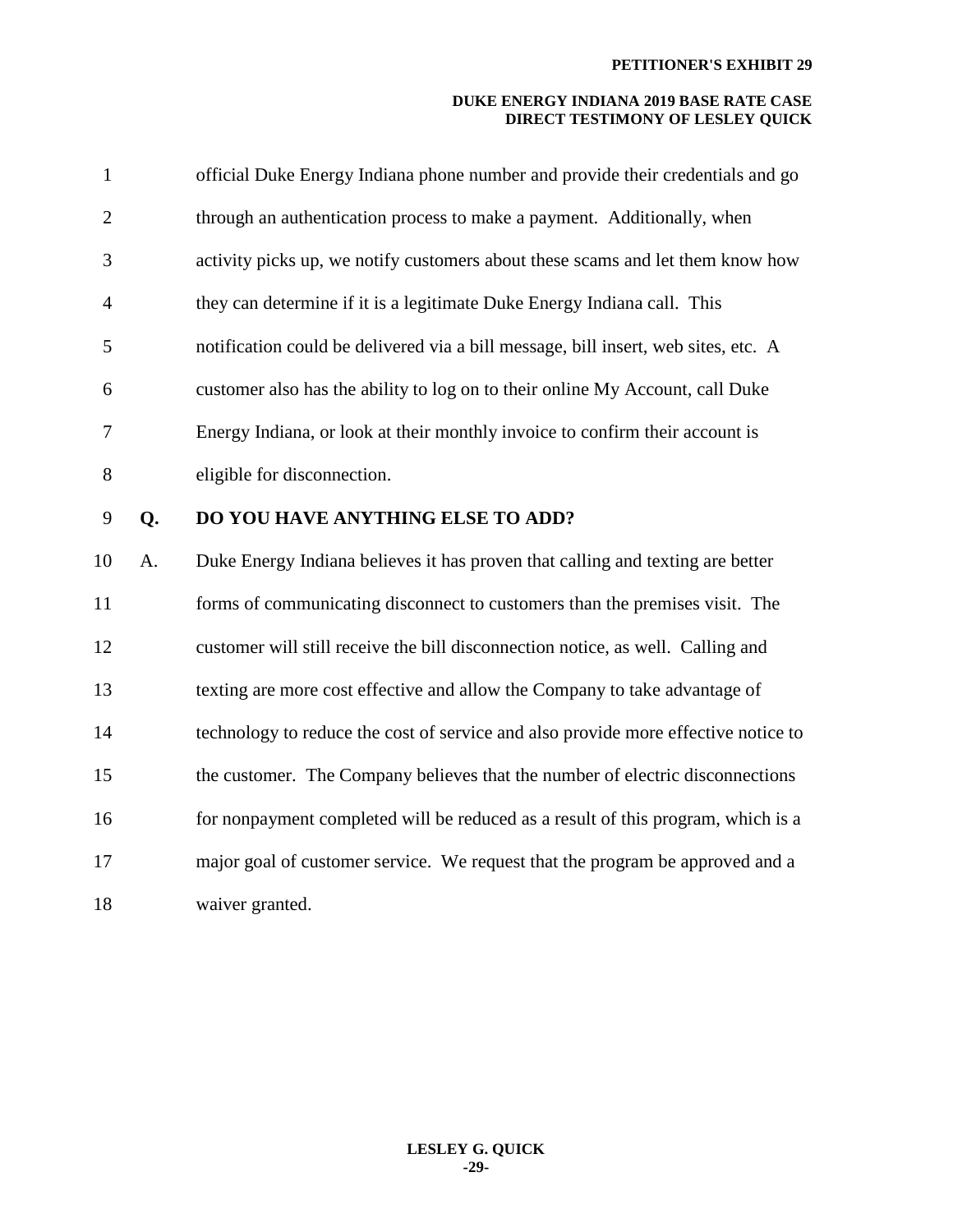| $\mathbf{1}$   |    | VII. SUPPORT FOR VULNERABLE CUSTOMER POPULATIONS                                 |
|----------------|----|----------------------------------------------------------------------------------|
| $\overline{2}$ |    | A. Helping Hand Program                                                          |
| 3              | Q. | WHAT DOES DUKE ENERGY INDIANA CURRENTLY TO DO HELP                               |
| $\overline{4}$ |    | LOW INCOME CUSTOMERS WITH UTILITY PAYMENT                                        |
| 5              |    | <b>ASSISTANCE?</b>                                                               |
| 6              | A. | The Company's low-income assistance program is called its Helping Hand           |
| 7              |    | Program. The Helping Hand Program provides financial assistance to eligible      |
| 8              |    | Company customers through a one-time \$300 payment on a customer's account.      |
| 9              | Q. | HOW IS THE HELPING HAND PROGRAM FUNDED?                                          |
| 10             | A. | The Helping Hand Program is funded by Company shareholders, employees and        |
| 11             |    | customers. Employees and customers may donate on their bill by marking the       |
| 12             |    | donation in the designated section and mailing a check or money order. Paperless |
| 13             |    | billing customers may donate on-line while paying their monthly bills. In        |
| 14             |    | addition to customer contributions, the Company donated \$700,000 annually from  |
| 15             |    | 2013 to 2017, and \$600,000 in 2018. The increased funding in these recent years |
| 16             |    | has been due to regulatory settlement commitments. Duke Energy Indiana's         |
| 17             |    | normal annual shareholder contributions have been about \$200,000 per year, plus |
| 18             |    | the funds collected annually from customers and employees, which typically adds  |
| 19             |    | another \$100,000 per year.                                                      |
| 20             | Q. | HOW ARE HELPING HAND PROGRAM FUNDS DISTRIBUTED?                                  |
| 21             | A. | Duke Energy has partnered with the Indiana Community Action Energy               |
| 22             |    | Assistance Program to distribute the program dollars to those customers that are |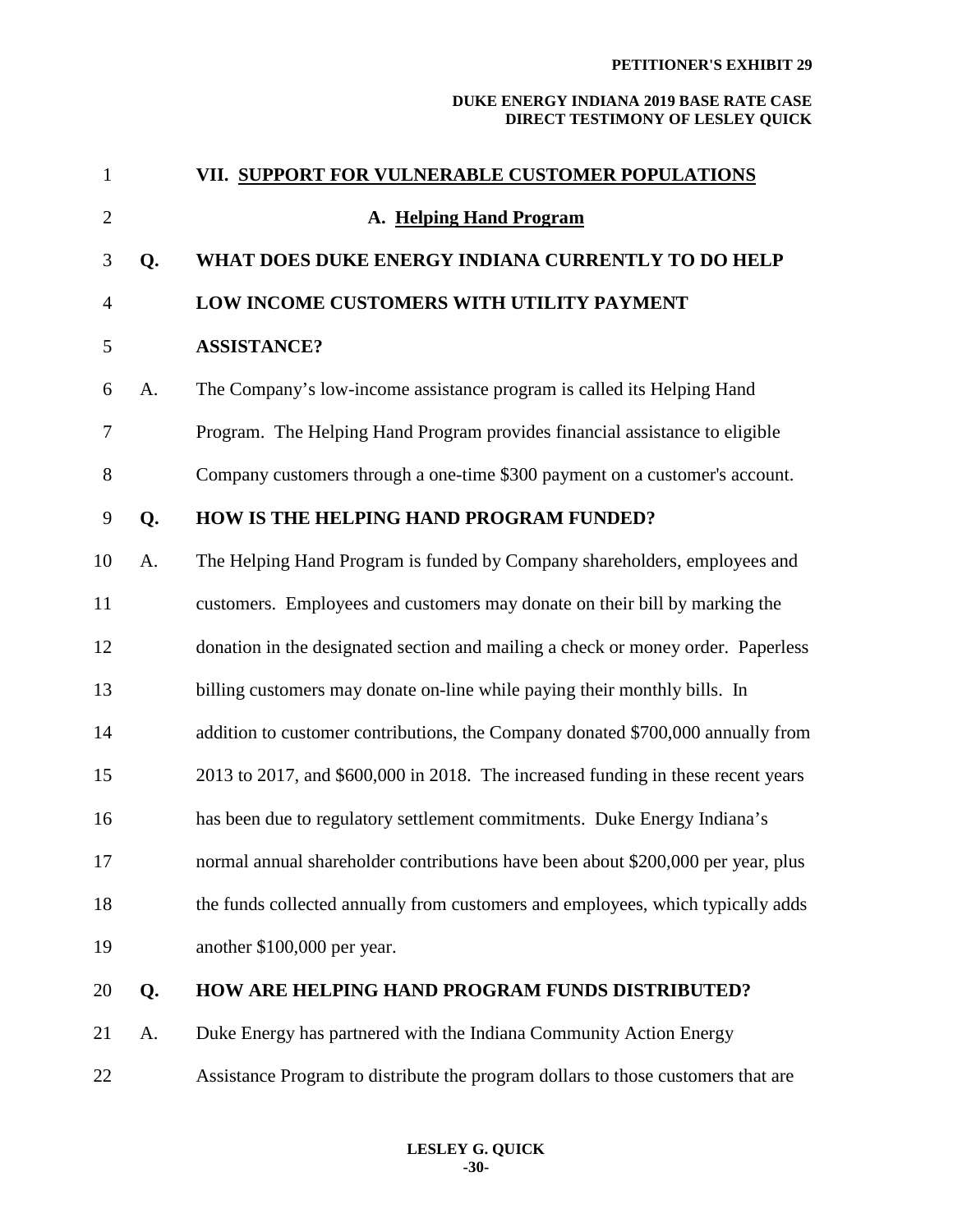| $\mathbf{1}$   |    | eligible for the federal energy assistance program, Low Income Home Energy      |
|----------------|----|---------------------------------------------------------------------------------|
| $\overline{2}$ |    | Assistance Program ("LIHEAP").                                                  |
| 3              | Q. | HOW IS THE HELPING HAND PROGRAM MARKETED?                                       |
| $\overline{4}$ | A. | The Company sends bill inserts usually with the November and December bills.    |
| 5              |    | The Company also sends informational emails in the same time frame for all our  |
| 6              |    | customer assistance programs. The Company issues a press release in Indiana     |
| 7              |    | each year, and has banners on the website in November through January.          |
| 8              |    | <b>B. Medically Essential - Medical Life Support Program</b>                    |
| 9              | Q. | PLEASE DESCRIBE THE COMPANY'S MEDICALLY ESSENTIAL OR                            |
| 10             |    | MEDICAL LIFE SUPPORT PROGRAM.                                                   |
| 11             | A. | The Company's Medically Essential Program is a means by which customers can     |
| 12             |    | provide valuable information to the Company, allowing the Company to locate     |
| 13             |    | customers with special electrical needs. For example, if a member of a          |
| 14             |    | customer's household uses electrically powered life support equipment, the      |
| 15             |    | Medically Essential Program will allow the Company to provide special           |
| 16             |    | assistance to such customer in the event of a disconnection for non-payment.    |
| 17             |    | Upon enrollment, the customer is protected from a disconnection for non-payment |
| 18             |    | for fifteen days.                                                               |
| 19             | Q. | HOW DOES A CUSTOMER ENROLL FOR THE MEDICALLY                                    |
| 20             |    | <b>ESSENTIAL PROGRAM?</b>                                                       |
| 21             | A. | To enroll in the program, the customer must notify the Company of medical need  |
| 22             |    | and provide a doctor certification. Additionally, the customer must annually    |
|                |    |                                                                                 |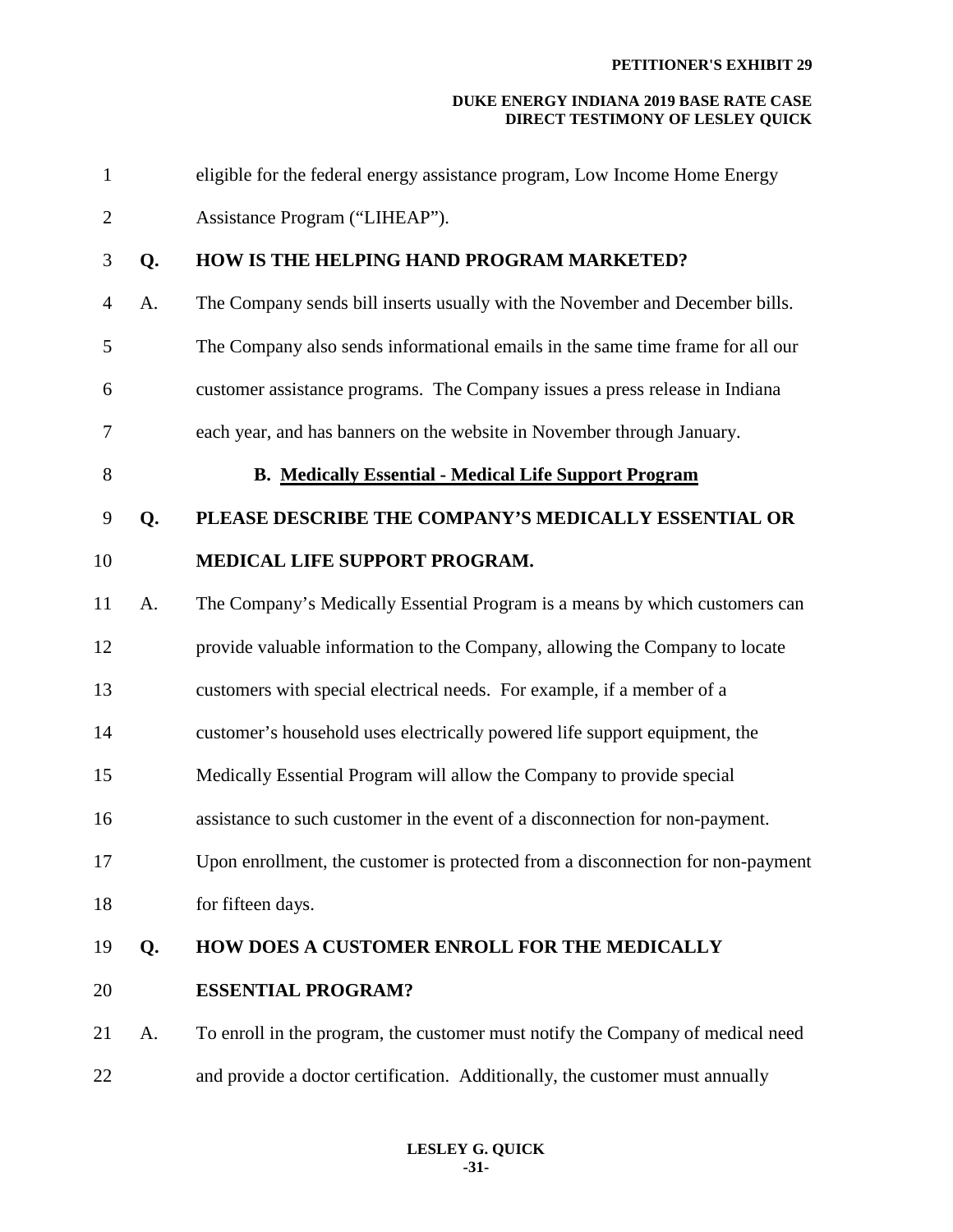| $\mathbf{1}$   |    | recertify with the Medically Essential Program, and the Company provides a form     |
|----------------|----|-------------------------------------------------------------------------------------|
| $\overline{2}$ |    | and reminder letters to accommodate recertification.                                |
| 3              | Q. | IN ADDITION TO THE FIFTEEN-DAY PROTECTION FROM                                      |
| $\overline{4}$ |    | DISCONNECTION FOR NON-PAYMENT, ARE THERE ANY OTHER                                  |
| 5              |    | BENEFITS OF THE MEDICALLY ESSENTIAL PROGRAM?                                        |
| 6              | A. | Yes. While all Company customers receive all required delinquent notices,           |
| $\overline{7}$ |    | customers in the program will receive additional notification of delinquent status: |
| 8              |    | The Company will attempt two calls to the household; the Company will deliver a     |
| 9              |    | notice to call Duke Energy Indiana 48-hours prior to scheduled disconnect to the    |
| 10             |    | premises; and the Company will visit the premises on the day of disconnection.      |
| 11             | Q. | WHAT HAPPENS WHEN A TECHNICIAN VISITS THE PREMISES ON                               |
| 12             |    | THE DAY OF DISCONNECT?                                                              |
| 13             | A. | The technician will provide multiple loud knocks at the door. If no one answers,    |
| 14             |    | the technician will not disconnect service. Instead, the technician will leave      |
| 15             |    | notice of pending disconnection and the Company's Accounts Receivable contact       |
| 16             |    | information at the premises. If someone does answer the door, and the technician    |
| 17             |    | can confirm that they are speaking with the customer of record, the technician will |
| 18             |    | discuss the disconnect. If the technician is informed that a disconnection would    |
| 19             |    | cause loss of life, other harm, or that the household member may not be relocated   |
| 20             |    | due to health constraints, then the technician will not disconnect service. Should  |
| 21             |    | disconnection be appropriate under the circumstances, then the technician may       |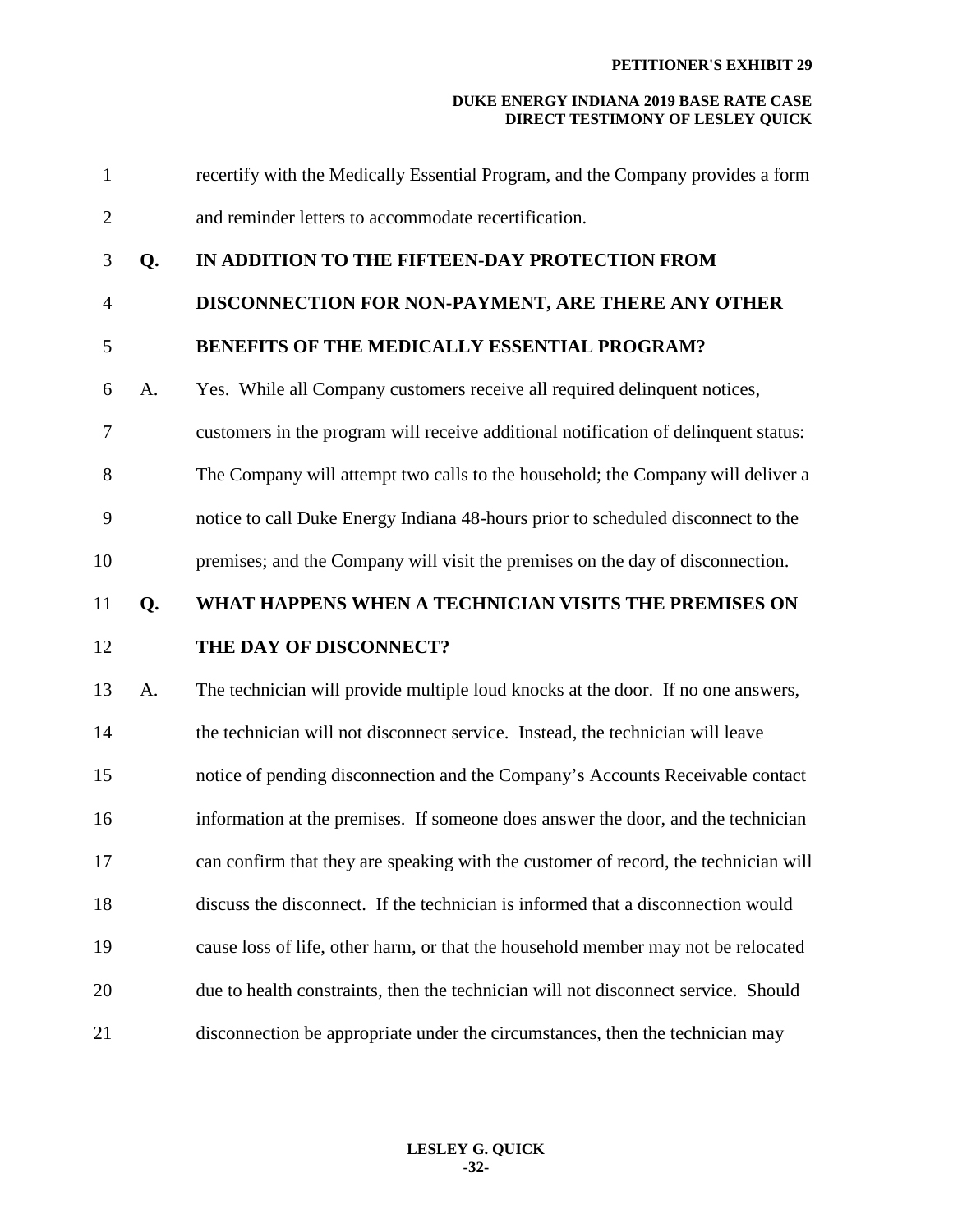| 17             | Q. | DOES THIS CONCLUDE YOUR PREFILED DIRECT TESTIMONY?                                   |
|----------------|----|--------------------------------------------------------------------------------------|
| 16             |    | IX. CONCLUSION                                                                       |
| 15             |    | bankruptcies on both, for her use in determining the <i>pro forma</i> adjustment.    |
| 14             |    | historical information on charge-offs and recoveries, as well as the effect of major |
| 13             | A. | Yes, as discussed further in the testimony of Ms. Graft. I provided Ms. Graft with   |
| 12             |    | <b>RESPECT TO UNCOLLECTIBLE ACCOUNTS RECEIVABLE?</b>                                 |
| 11             | Q. | HAS THE COMPANY MADE A PRO FORMA ADJUSTMENT WITH                                     |
| 10             |    | uncollectible ninety (90) days after the final bill due date.                        |
| 9              | A. | The Company's general rule is that a customer account will be written off as         |
| 8              |    | <b>UNCOLLECTIBLE ACCOUNTS?</b>                                                       |
| 7              | Q. | WHAT IS THE COMPANY'S POLICY WITH RESPECT TO                                         |
| 6              |    | VIII. UNCOLLECTIBLE ACCOUNTS EXPENSE                                                 |
| 5              | A. | As of April 2019, there are 1,444 customers on the Medically Essential Program.      |
| $\overline{4}$ |    | <b>ESSENTIAL PROGRAM?</b>                                                            |
| 3              | Q. | HOW MANY CUSTOMERS ARE CURRENTLY ON THE MEDICALLY                                    |
| $\overline{2}$ |    | should the need to restore service arise.                                            |
| $\mathbf{1}$   |    | disconnect, but the technician will remain onsite for a minimum of ten minutes       |

**LESLEY G. QUICK -33-** 

18 A. Yes, it does.